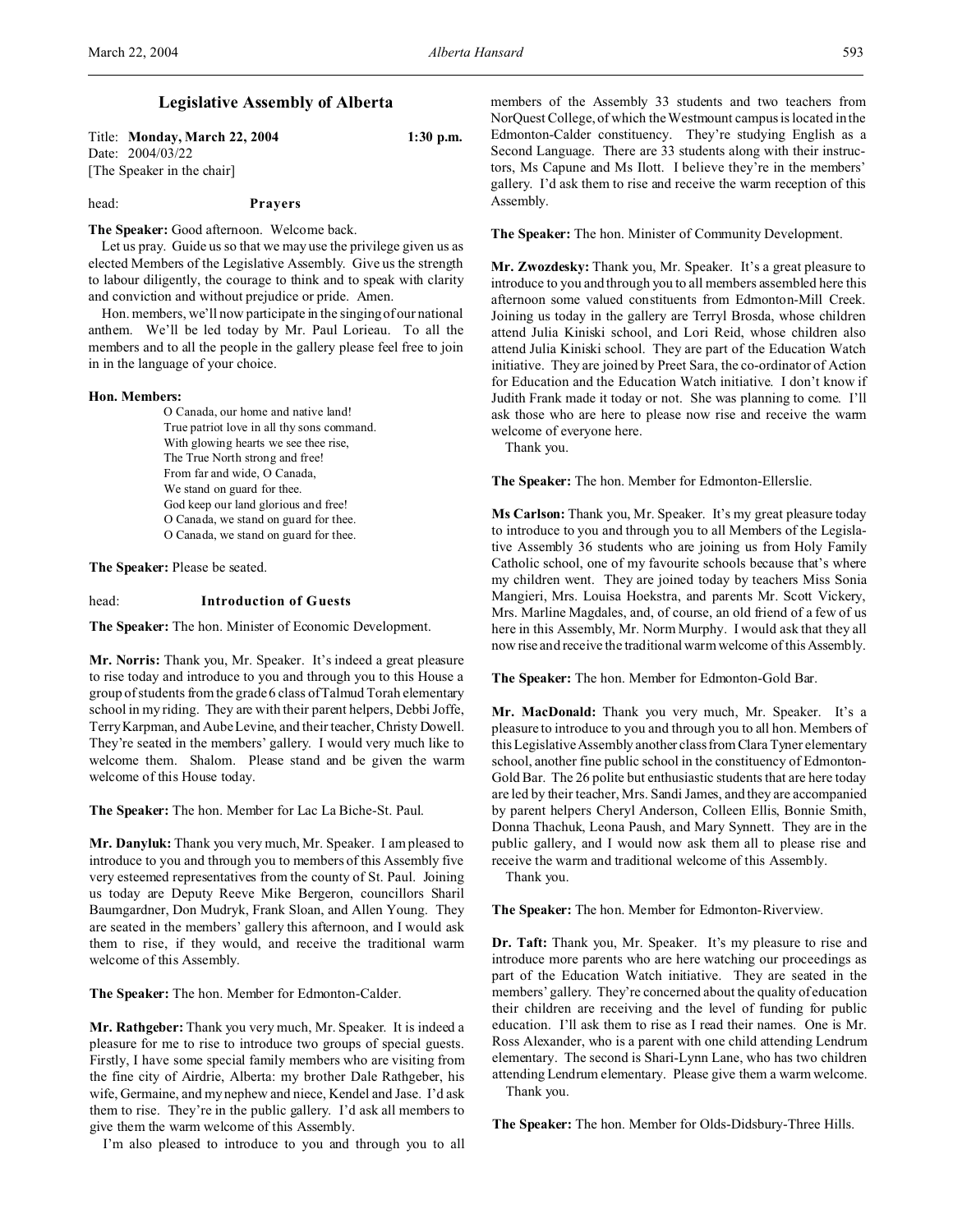**Mr. Marz:** Thank you, Mr. Speaker. It's a pleasure for me to rise today and introduce to you and through you to members of this Assembly two very distinguished gentlemen from my riding. They are seated in the public gallery, and they are here today to meet with various ministers to tell us all the wonderful things that are happening at Olds College and Olds College Centre for Innovation. They are Stan Mills, the chairman of the board of Olds College, and Jim Smith, chairman of the board of Olds College Centre for Innovation. They're in the public gallery. Would they please rise and receive the warm welcome of the Assembly.

# head: **Oral Question Period**

# **Calgary Health Region**

**Dr. Taft:** Mr. Speaker, Calgarians can't trust the Calgary health region. The region has become a political patronage playground while two more people die needlessly. This government responds as it did in the case of Vince Motta, as it did in the case of Maren Burkhart: don't worry; the Calgary health region will handle it. Well, I am worried, and Calgarians are worried. My questions are to the Minister of Health and Wellness. How can Calgarians trust the Calgary health region to get to the bottom of these deaths when the Motta inquiry just one year ago said, quote, the CHR appears to view the inquiry process as a public relations exercise, end quote?

**Mr. Mar:** Mr. Speaker, let me say first of all that there were tragic deaths that occurred as a result of a medical error. I want to express my deep condolences and sympathies to the families involved. Not because I know who these individuals or who their families are; it's because I use the system in exactly the same way as these families use the system. I want to say that this could be my father, this could be my child, this could be my wife, this could be somebody that all of us know personally, and I am deeply committed to a health care system that helps people and doesn't harm them or in this case kill them.

### *1:40*

So, Mr. Speaker, I want to say that we are fully committed as a government to independent reviews that are currently being conducted by the medical examiner, who is not an employee of the Calgary health region. We are fully committed to work that's being done by outside groups like the pharmacists. The College of Pharmacists is interested in reviewing what happened here. There are many who are interested in getting to the bottom of this.

Yes, there are individuals that must be accountable for what happened in this circumstance, but just as important we have to go beyond that. Merely finding accountability for the individuals involved is not sufficient. We must go further. We must understand how we can change the system so that we can take human error out of the system.

Will our health care system ever be perfect? It cannot because our system is always subject to the frailties of human judgment and human activity. We need to look at this from a patient safety perspective and ask ourselves, Mr. Speaker: what can the system do from its point of view so that as much as possible we can take the frailties of human error out of the picture?

**Dr. Taft:** Mr. Speaker, how can Calgarians trust the Calgary health region when just one day after the region claimed that similarly labelled chemicals were to blame for the medical mixup, the company producing the chemicals said that the labelling is very different?

**Mr. Mar:** Mr. Speaker, we again are still allowing the process to be

completed, the process wherein the region itself looks with a critical eye as to how this happened. They want to get to the bottom of this, and their motivation is exactly the same as, I would suggest, the hon. Member for Edmonton-Riverview's or mine or yours or any Albertan's. The motivation is this: we want a health care system that protects people, that helps them, that saves their lives, not one that harms them. So it's for that reason that I ask the hon. member to put himself in the shoes of somebody with the regional health authority. Is he suggesting that in fact people want to harm people in our health care system? The answer is of course no.

Mr. Speaker, we are allowing this process to take place. If the medical examiner recommends to the Attorney General's fatality inquiry board that one should be constituted, we'll fully participate in that.

I can say that in speaking with Greg Eberhart, the registrar of the College of Pharmacists, he too is interested in this, and it's the reason why we will be having a review, also an independent review by the Health Quality Council of Alberta, in collaboration with the national patient safety institute, getting to the issue of how we can deal with products that have potassium in them. I expect that the best practices from across the country will be reviewed so that we can help prevent this from happening again in the future.

**Dr. Taft:** Mr. Speaker, how can Calgarians trust the Calgary health region when this recent dialysis solution mix-up occurred four years after the Calgary health region assured Patricia Evans' family that steps would be taken to prevent it from ever occurring again?

**Mr. Mar:** Mr. Speaker, I don't wish to bring the individual cases before the floor of this Legislature and make a political statement out of it. I can tell you that, again, the people who work in the health region in Calgary, as they are throughout this province, are committed to a health care system that helps people, not one that harms them. I think that Albertans and Calgarians who look at the circumstances here will understand that that is their motivation, and they seek not to correct something that may have happened in the past but to make sure that that correction is there for the benefit of people in the future.

**Dr. Taft:** Mr. Speaker, Calgarians cannot trust the Calgary health region. Despite warnings from employees that the new central production pharmacy could lead to errors in the system, the Calgary health region publicly touted the new cost-saving facility as a safer way of dispensing medications. We need to shed light on this issue. The public needs to know. Again to the same minister: how were employee concerns with the central production pharmacy and the tech-check-tech policy addressed by the Calgary health region?

**Mr. Mar:** Mr. Speaker, of course, we always look for efficiencies in the operations of our system but not at the cost of quality. I can assure you that Mr. Eberhart from the College of Pharmacists is interested in finding out the bottom of this: how did this happen, and how can we make changes to the system to prevent it from happening again? The regional health authority, as I indicated, is also equally motivated in this.

But I point out, Mr. Speaker, that at the outset, in answering the hon. member's first question, I talked about the fact that our system is subject to the frailties of human error and human activity and that as long as we have people making judgments and people doing things in the health care system, our system is necessarily subject to errors a person may make and that there's an enormous difference between a human error and a professional error. Such a human error could have been made by any one of a number of people. It could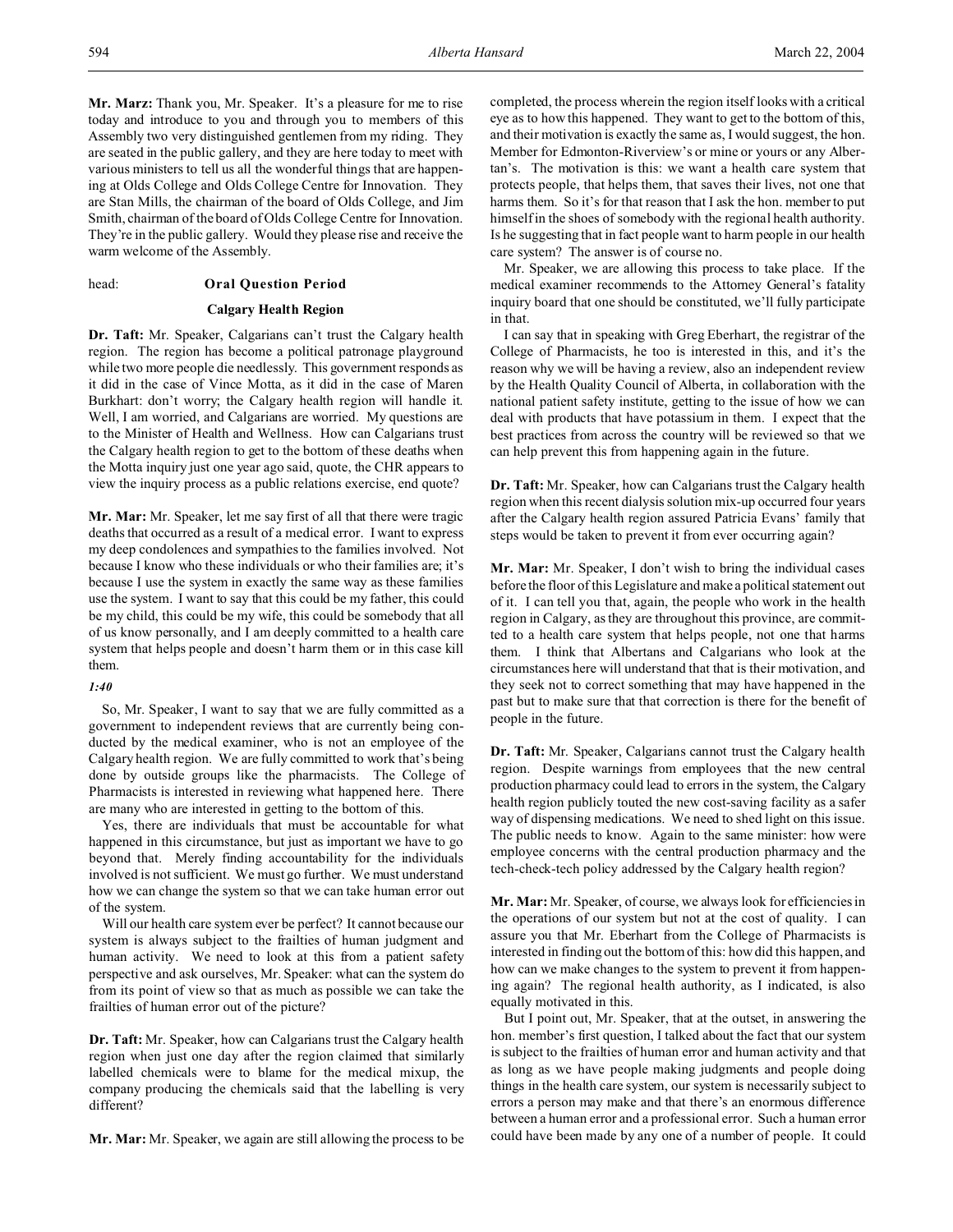have been made by a pharmacy tech; it could have been made by a pharmacist; it could have been made by a doctor.

So let us allow the system to go through the review so that we can find accountability for the individuals involved, but let's also look at the bigger picture of how we actually make our system safer in the future.

**Dr. Taft:** Will the minister immediately make public all written records of warnings and concerns raised by employees of the Calgary health region about the central production facility, including memos, e-mails, and minutes of meetings?

**Mr. Mar:** Mr. Speaker, I'll take that question under advisement. I don't know, personally, of any particular documents that the hon. member refers to, so I'll have to take that under advisement accordingly.

**The Speaker:** The hon. member.

**Dr. Taft:** Thank you, Mr. Speaker. What reassurances will this minister offer employees of the Calgary health region who want to speak up on this issue but are frightened to do so?

**Mr. Mar:** Mr. Speaker, again, everybody is motivated by the right thing. I would say this. If the hon. member is suggesting that this should be an exercise simply in naming and blaming and shaming individuals, then it will have the exact opposite effect of what he's trying to accomplish, which is to bring this out into the full fullness of light.

Mr. Speaker, what I've suggested to you is that we are interested in getting to the bottom of this. There will be a complete, full, and frank disclosure of what's happened. It think that it's important we do that from a patient safety initiative. If the hon. member wishes to go on this name and blame and shame route, all it will do is the next time somebody dies, there might not be such full and frank disclosure that in fact an error was made. He will have the exact opposite effect of what he's trying to accomplish, which is to make our system safer.

**The Speaker:** Third Official Opposition main question. The hon. Member for Edmonton-Centre.

# **SuperNet**

**Ms Blakeman:** Thank you, Mr. Speaker. The SuperNet boondoggle has already cost taxpayers \$193 million, and despite promises that any cost overruns would be paid for by Bell West, just last Friday the government had to provide \$1.2 million to municipalities who could not afford the hook-up fee. The tab for hooking up the SuperNet to the remaining 4,400 schools, libraries, and public buildings is \$17.6 million. My questions are to the Minister of Innovation and Science. Where is the \$17.6 million coming from? The province? Or will it be downloaded onto the municipalities?

*1:50*

**Mr. Doerksen:** Mr. Speaker, there are some things I can accept. One is where people might have a difference of opinion with respect to a value of a particular project. In the case of the SuperNet, a project that connects libraries, schools, hospitals, and government buildings, that is provided for in the \$193 million. That means that all 4,700 locations are hooked up to the door.

What I cannot accept is a press release that, frankly, is incorrect, because municipalities were never included in the hookup and are not included in the contract. Mr. Speaker, I'm going to ask the

Minister of Municipal Affairs to supplement, but I would ask the Alberta Liberal opposition to withdraw their press release and the facts that I think are recorded on their web site.

**Mr. Boutilier:** Mr. Speaker, last Thursday a member of the opposition berated the government for doing nothing to help municipalities. On their web site on Friday they're criticizing the government for doing something.

What I find interesting – and I take the quote from Thursday's *Hansard* – is the "prohibitive costs [creating] barriers for rural residents" when it comes to access to technology. The member then went on to say – and I quote from *Hansard* – "how are cash-strapped [municipalities] ever going to afford to join up?"

I said: please stay tuned. We announced on Friday that every municipality in this province is hooked up now, and they're saying no. So I am encouraging every Albertan to go to ww.liberal.com so they can see the untruths that are on their web site.

Ms Blakeman: Can't even get the web site right.

To the same minister: given that to service each SuperNet hookup costs the user from \$3,000 to \$10,000 a year, will the taxpayers also be on the hook for those costs, which could be as much as half a billion dollars over the next 10 years?

**Mr. Doerksen:** Mr. Speaker, again this is an example of trying to confuse the issue. There is the build cost of the SuperNet. That's in a contract of \$193 million. In this case the municipalities are responsible for the connection charges, and the fact that they have approached us to help them get connected tells me that they're very interested in being hooked up and having access to that service.

As far as the schools are concerned, there is a provision already in their budget and has been for a number of years to have them pay for the connection charges to a certain level so they can continue to deliver the programs that people in larger centres are used to, so students in Rainbow Lake can have access to the same kind of quality of education that we're used to in the major centres.

**Mr. Boutilier:** Mr. Speaker, in the *Hansard* last Thursday members from the opposition said: how are you helping "struggling communities, like the village of Heisler"? The hon. member did say that they're not receiving help. They're part of the program that was announced on Friday. We're helping them. The president of the AAMD and C is quoted as saying: the government listened, and they're acting. They thank us for that. The president of the AUMA, Mr. Patterson, said: this is terrific for helping Alberta municipalities.

In fact, what they're saying on their web site is shameful.

**The Speaker:** The hon. member.

**Ms Blakeman:** Thank you. Again to the Minister of Innovation and Science: given that the Minister of Economic Development believes that wireless technology is the future, how much more will this government spend before the SuperNet is rendered useless by wireless technology?

**The Speaker:** Well, now we're getting into a real debate about the future. All I know is that we're in the present. Be very, very brief. I don't know where the crystal ball is here.

**Mr. Doerksen:** Mr. Speaker, I'm happy to answer that one because there have always been wireless solutions as part of the original intent of the Alberta SuperNet. Wireless makes a whole lot of sense for short-haul distance so you can get connected to that base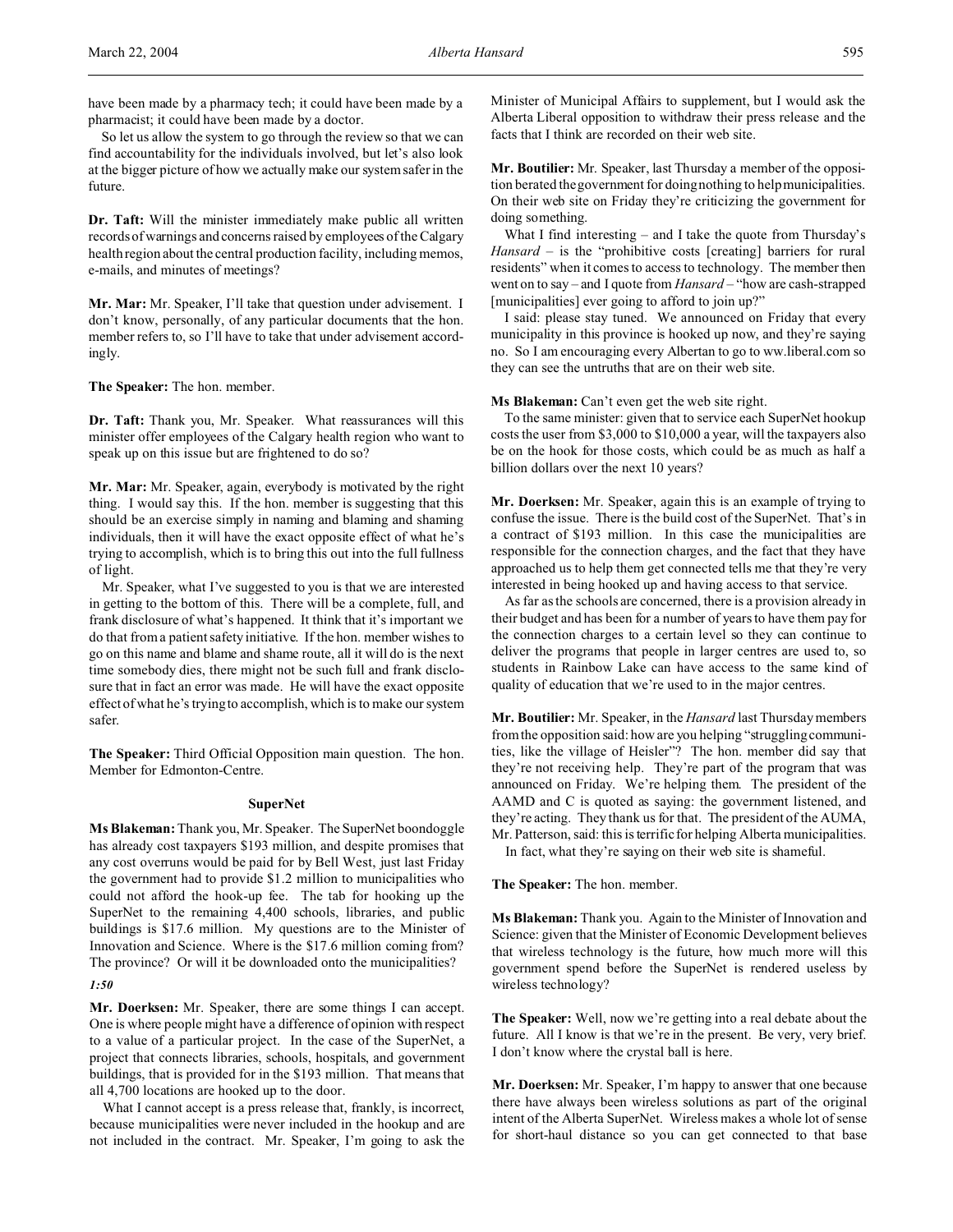network, which will carry the huge amounts of traffic and data that are required.

The Speaker: The hon. Member for Edmonton-Strathcona, followed by the hon. Member for Wainwright.

# **Calgary Health Region** *(continued)*

**Dr. Pannu:** Thank you, Mr. Speaker. Since day one the Calgary health region has been a laboratory for Tory privatization schemes. It's been turned into a retirement resort for recycled Tories like Jim Dinning, Rod Love, and current CEO Jack Davis. Whether it's the decision to blow up hospitals and start building new ones, the Vince Motta fatality inquiry, or the recent tragic deaths in the Foothills intensive care unit, the fingerprints of this Tory government are all over the long-standing problems at the Calgary health region. My question is to the Minister of Justice and Attorney General. How many more tragedies have to take place before cabinet orders a full public inquiry into deep-seated systemic problems of the Calgary health region?

**Mr. Hancock:** Mr. Speaker, there have been in the health system across this country, across North America situations where deaths have occurred accidentally, where serious incidents have occurred and need to be investigated and need to be learned from. We have a process in this province as all provinces do and, I think, most jurisdictions do.

Under the Ministry of Justice in this province there's a medical examiner's office. The medical examiner has the job of an independent review of any unexplained death outside of hospital, any unexplained death in hospital, any death in custody. The medical examiner does a thorough review of the circumstances of the death to find out the cause of death and the circumstances around it to determine whether there's anything which can be learned from it. If in the course of that investigation the medical examiner discovers information which ought to be brought to the attention of other investigating authorities, such as the police, for example, it's his obligation to do that.

Once he's completed an investigation, he mayreport inappropriate circumstances to the Fatality Review Board. The Fatality Review Board is a board of citizens of this province consisting of a lawyer, a doctor, and a citizen who's not a lawyer or a doctor. Those three people look at the public interest side to determine whether further information is needed or whether it's in the public interest to have a public fatality inquiry, and if they believe that it is, they recommend to the Minister of Justice that a public fatality inquiry be called. I know of no circumstance where they've recommended a public fatality inquiry where one hasn't been called, but that decision obviously does remain one for the Minister of Justice to bring forward.

So we do have a process, a public Fatality Review Board, and a process for inquiry to learn from unexplained deaths, whether in or out of hospital or anywhere else in this province.

**The Speaker:** The hon. member.

**Dr. Pannu:** Thank you, Mr. Speaker. To the same minister: given the most recent deaths in the ICU at Foothills hospital, how can the government continue to ignore Judge Manfred Delong's call for a public inquiry into the culture of denial at the Calgary regional health authority?

**Mr. Hancock:** Well, Mr. Speaker, I would answer the question this

way because I think the hon. member goes far beyond what we have at the current time. What we have at the current time is the medical examiner . . . [interjection] The hon. member says, "Culture of denial." There's no denial involved in this. The medical examiner is doing his job as he's tasked to do, to do an independent review, to do a thorough examination of all of the circumstances surrounding those deaths, and when he has completed his investigation, he will make recommendations. There's no denial in that. It's a question of having the facts before you jump to conclusions.

**The Speaker:** The hon. member.

**Dr. Pannu:** Thank you, Mr. Speaker. My second supplementary is to the Minister of Health and Wellness. Given that the Pharmacists Association of Alberta has been warning for months that a shortage of hospital pharmacists was endangering patient safety, why is the government refusing to support their call for a public inquiry into whether a shortage of qualified pharmacists may have contributed to the two tragic deaths in the ICU at Foothills hospital?

**Mr. Mar:** Mr. Speaker, I humbly apologize, but I couldn't quite get the question that was being asked by the hon. member. I'm not trying to avoid it, but perhaps he could repeat it.

**The Speaker:** It doesn't work that way. There's supposed to be total decorum in the House.

The hon. Member for Wainwright, followed by the hon. Member for Edmonton-Gold Bar.

## **Rural Economy**

**Mr. Griffiths:** Thank you, Mr. Speaker. In the past year Alberta has been hit by BSE, forest fires, extensive continued threats of drought, global security concerns, and a number of other issues. My constituents are concerned about the possible erosion of the Alberta advantage. My question is to the Minister of Economic Development. Can you please tell us how Alberta's economy, particularly the rural economy, is expected to fare this year?

## *2:00*

**The Speaker:** Hon. minister, we're going into the future here. If the hon. minister has a crystal ball that the rest of us don't have, he should share it. Go ahead.

**Mr. Norris:** Well, I don't think it takes a crystal ball, Mr. Speaker, to see what's going on in Alberta; I mean, drive down any highway or go visit any town or city in Alberta.

I would like to answer the hon. member's question in this way. There's a massive amount of focus in this House about negativity and finding and identifying problems. However, Mr. Speaker, in Alberta we have been challenged more than any other jurisdiction. [interjection] The hon. member likes to make light of it because he'll probably never be over here talking as a government member. However, we are very, very sympathetic to what's happened in Alberta not only through forest fires that caused massive devastation and the BSE, not only one but two mad cows – while they make jokes about it, we take it very seriously because it's the livelihoods and the jobs of Albertans that are affected.

As a result, to answer to the hon. member's question, there have been a number of initiatives that have taken place for rural Alberta. As all members will know, the hon. Member for Wainwright as well as the hon. Member for Innisfail-Sylvan Lake with the minister of agriculture recently released the rural development strategy, which speaks to the importance of rural Alberta. [interjections] You know,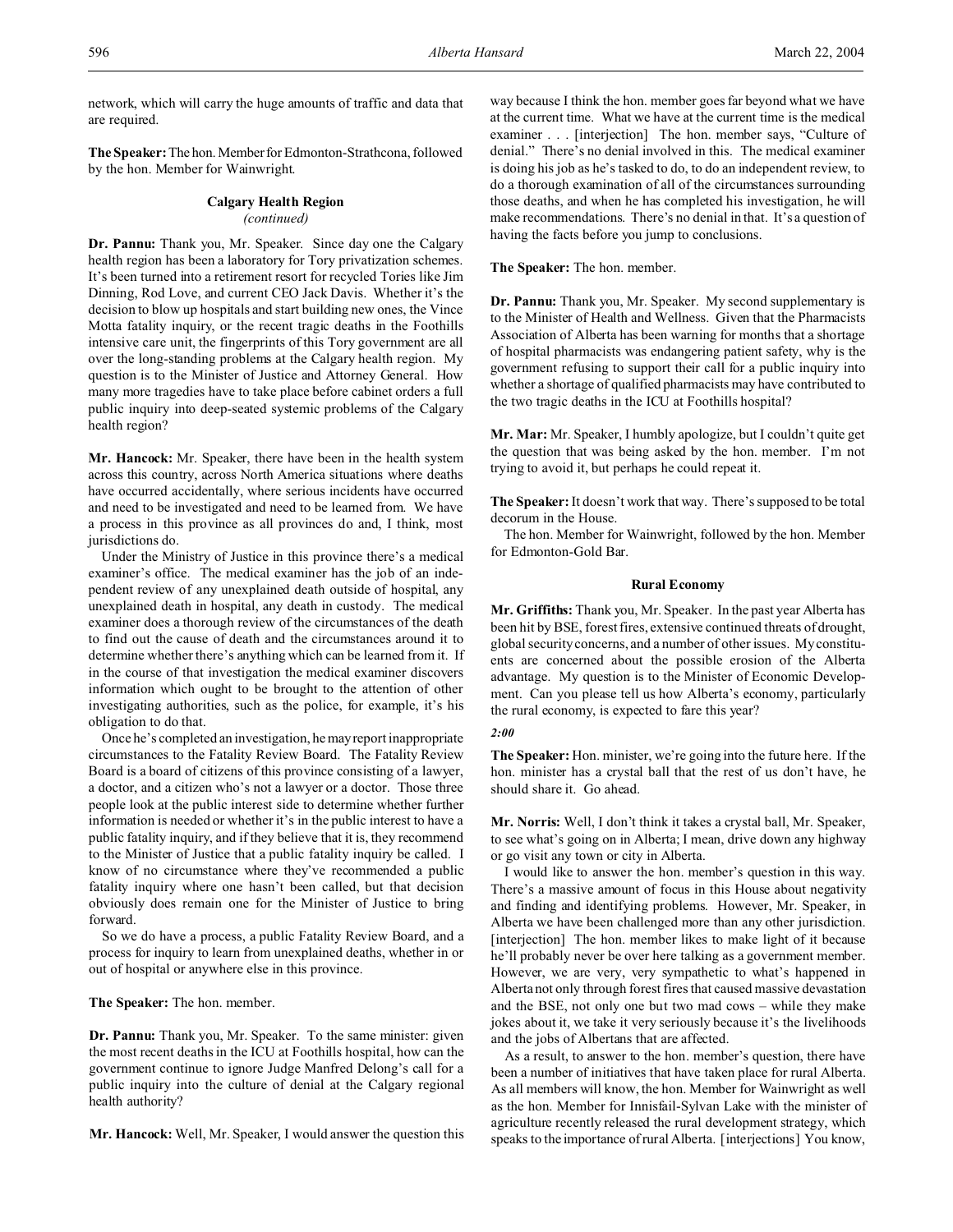It's time to start listening about what's building Alberta. It's not negativity. It's not comments about how bad everything is. It's understanding what the future holds, and what the future holds for this particular province is a healthy rural Alberta, healthy agriculture, healthy forestry.

The outlook for the future, to the hon. colleague's question, is that Alberta once again, for the 10th year in a row – so listen to this – will lead the nation in growth at 3 and a half per cent, and the Conference Board of Canada says that for the next five years Alberta will continue to lead the nation.

So the Alberta advantage is in place. We're going to keep working on it. I thank you for the question. I'm sad that the sensitivity to the other Albertans who have struggled so much doesn't seem to resonate with the hon. members opposite.

**The Speaker:** The hon. member.

**Mr. Griffiths:** Thank you, Mr. Speaker. My only supplemental question to the same minister: what exactly is the Department of Economic Development and the minister doing to encourage economic development outside the Edmonton/Calgary corridor?

**Mr. Norris:** Well, Mr. Speaker, I will try and be a little more brief. The question that's posed by the hon. member is an excellent one. The Calgary/Edmonton corridor has been ranked the number one growth area in North America, second only to Luxembourg in the whole world. So, clearly, there is an awful lot of economic activity happening down highway 2 from Calgary to Edmonton.

What we're concerned with as a department and we've worked very, very hard with the hon. Deputy Premier is to identify opportunities for rural Alberta, and one of the ways we do it is through regional economic alliances. Now, these alliances identify strengths and weaknesses of particular regions, rather than cities versus cities and counties versus counties. In our province we have 12 of them, Mr. Speaker. We signed two of them most recently. The hon. member for Lethbridge was at that signing.

What they do is take the region and talk about the strengths, because the global site selectors, that everybody covets to come in and set up a new plant or a factory, do not have time to come visit any more. They want to talk very, very briefly on web sites, et cetera. So we've worked very hard with that, and we're continuing, for the hon. member's edification, to promote tourism as a great rural development tool.

**The Speaker:** The hon. Member for Edmonton-Gold Bar, followed by the hon. Member for Calgary-Shaw.

### **Occupational Health and Safety**

**Mr. MacDonald:** Thank you, Mr. Speaker. In 2003 124 Albertans died as a result of their work, compared to 98 in 2002 and 106 in 2001. Fifty-seven of last year's work-related deaths were attributed to occupational disease. We need to reduce this frightening statistic. We need to reduce health care costs, and we need to improve the health of Alberta workers. My first question is to the Minister of Human Resources and Employment. Given that the minister has done some excellent work as far as reducing workplace incidents, will he initiate now a public information campaign for employers and employees to ensure that proper respiratory equipment is supplied and worn on every dangerous job site across this province?

**Mr. Dunford:** Well, that's something that certainly we'll take a look

at, Mr. Speaker. We've tried to use this WorkSafe initiative on all fronts. We've tried as best we can to approach every work site here in Alberta and all of the different activities that are involved. We've had a long array of different subinitiatives inside WorkSafe Alberta. I certainly would agree with the hon. member that the number of deaths in this province is still too many, and we have to do everything we can, working not only with the Department of Health and Wellness but also the Department of Transportation and other ministries, to get these numbers down.

**The Speaker:** The hon. member.

**Mr. MacDonald:** Thank you, Mr. Speaker. Again to the same minister: what effort is the minister making to reduce workers' exposure to toxic substances, that over a number of years can slowly kill that worker?

**Mr. Dunford:** Well, without the details actually in front of me, Mr. Speaker, I think I can say that with the legislation that we put in place, with the regulations, and with the most recent publication of the safety code, we've looked at all aspects of activity at the work site. I can take it under advisement if he's looking for actual technical details, but for the time being, I want to assure the hon. member that something as important as the environment in which we breathe will not and cannot be overlooked.

**The Speaker:** The hon. member.

**Mr. MacDonald:** Thank you, Mr. Speaker. Again to the same minister: given that in the last four years there has been an increase of more than 70 per cent in the number of workers dying from occupational diseases on an annual basis, does the minister consider that the occupational disease reserve fund, which sits at \$220 million and is held by the WCB, is adequate to meet the needs of future claims?

**Mr. Dunford:** Well, again, I believe the hon. member is on an important topic here. I believe he's already stated in perhaps the preamble that for many of these occupational diseases that he's talking about, it's taken many, many years for the actual symptoms to come to light. Certainly, we expect and would want to monitor that the Workers' Compensation Board, under its chair and all of the members that represent the employers, the employees, and the public, would be cognizant of what future costs will be. They have, as I would understand, actuaries that they'll be able to work with. So it'll be very important that they keep an eye on that fund.

Now, where the challenge always comes, Mr. Speaker, is that we must be aware that we're not talking about taxpayers' dollars here. We are talking about contributions that have been made to the fund by employers. So it is very, very important that any board for workers' compensation that's put in place be very, very judicial and meet their obligations that they have under the legislation.

**The Speaker:** The hon. Member for Calgary-Shaw, followed by the hon. Member for Edmonton-Mill Woods.

### **Education Funding**

**Mrs. Ady:** Thank you, Mr. Speaker. This government recently announced additional funding for education. In spite of this, my constituents continue to ask me why they are being asked to raise money to purchase textbooks and other learning resources for the classroom. My questions are for the Minister of Learning. Are parents required to purchase textbooks?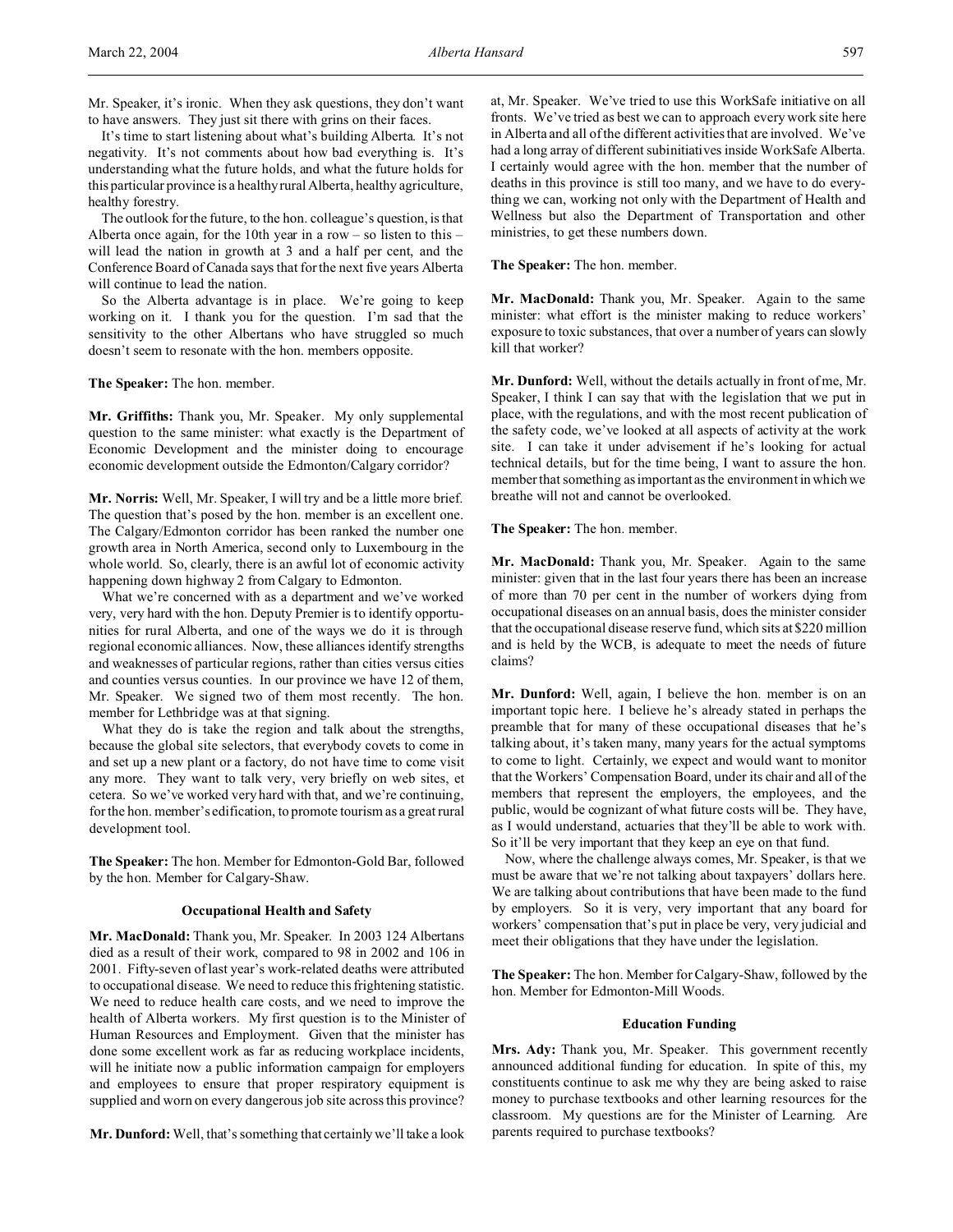**Dr. Oberg:** Mr. Speaker, that is an excellent question, because last spring we responded to this concern by adding \$20 million to the Learning Resources Centre. This was money that the school boards could utilize to do things like purchase textbooks. In essence, it was a line of credit with the Learning Resources Centre. By spending the Learning Resources Centre monies, it would actually free up monies to do other things. So about a year ago we did make an announcement of \$20 million. That money subsequently went in to allow them to purchase textbooks, things like that.

**Mrs. Ady:** I have one supplemental. If this extra \$20 million dollars was put there to address these concerns, what has Alberta Learning done to ensure that school jurisdictions don't miss out on this opportunity?

**Dr. Oberg:** Well, Mr. Speaker, that's an excellent question as well, because what we found out is that up until about six weeks ago, 25 per cent of that money had not been used; \$5 million of the \$20 million had not been used by school boards to purchase the textbooks that, indeed, each and every member here had heard were so critically important to the school system. That was why we had put in a \$20 million line of credit. But only \$15 million of that had been picked up to date. So what my department did was send out almost an emergency signal to the school boards saying that there is \$5 million still available and they should use it. To date they are working quickly and heartily to ensure that that is being used.

The whole point of this is that I find it very interesting that when we put out the money, we all heard about not enough textbooks in the classroom, but the school boards, in effect, did not utilize the dollars that were there to purchase the textbooks.

**The Speaker:** The hon. Member for Edmonton-Mill Woods, followed by the hon. Member for Calgary-Egmont.

# *2:10* **Mathematics Curricula**

**Dr. Massey:** Thank you, Mr. Speaker. Mrs. Adachi, a parent who's been in contact with the Learning department, is completely frustrated with the continuing mess that the department created with the introduction of pure, applied, and transition mathematics programs. My questions are to the Minister of Learning. Why are parents still in the position of trying to sort out different sets of rules offered by the Learning department, school districts, and secondary institutions with respect to these programs?

**Dr. Oberg:**Mr. Speaker, first of all, when it comes to pure math and applied math, there were certainly some questions when it was first brought in about five or six years ago. One of the questions, in general, was that students would have a much more difficult time with pure math, that students were having a very difficult time with applied math.

One of the things, as an aside to the hon. member, that I will say is that in this last set of diploma examinations, we had more students than ever taking pure math. We had more students than ever succeeding at pure math. More students have succeeded at pure math than succeeded at math 30 in the old system, so I will say that pure math has been a success.

Where there has been some issue with applied math is in getting into postsecondary institutions. All the postsecondary institutions have made abundantly clear in their catalogues that go out to each and every school to each and every student what will or will not be accepted. This is not necessarily specific to each and every institution, but as a general rule applied math is accepted for the non

science-based faculties, Mr. Speaker. For example, my daughter is in grade 12, and she has just been accepted at the University of Lethbridge with applied math, without pure math.

So as a general rule what I would suggest to parents is that they get the catalogue from the postsecondary institutions, that they take a look at each individual application that they want to do. It is all laid out there very, very nicely for the parents and students.

**The Speaker:** The hon. member.

**Dr. Massey:** Thank you. Again to the same minister: why are transitions between applied math and pure math almost impossible given the course sequence requirements and the lack of course offerings? They can't get the course.

**Dr. Oberg:** Mr. Speaker, a couple of things have happened with respect to this. It soon became very apparent that there were students who would be enrolled in applied math that wanted to proceed into pure math. There have been bridging courses put in at the postsecondary institutions. So you could have applied math, go into the postsecondary institution and take a bridging course to get into the pure math program, and subsequently go on if, for example, you wanted to change from an arts-based faculty to a science-based faculty.

Again, I'll return the question by saying to the parents out there: make sure that you take a look at the postsecondary institution catalogues and make sure that you know that before the students apply.

**Dr. Massey:** To the minister, Mr. Speaker: why were the changes introduced before problems with acceptance of the courses by postsecondary institutions and sequencing were ironed out?

**Dr. Oberg:** Mr. Speaker, what happened was that initially when we talked to the postsecondary institutions – and I will draw the attention of the House to the fact that this was about two to three years ago – and prior to the acceptance of the programs, the universities and postsecondary institutions had told us that they would be accepting applied math. What then happened about two months prior to the start of applied math 30 is that the University of Alberta said that it would not accept it. This started a cascade of events where other institutions joined in.

We subsequently sat down with the postsecondary institutions at that time and determined that the rationale and reason behind what they said was that there was not enough I believe it was geometry – I may be corrected on that – involved in the course. We subsequently made some minor changes to applied math, and at that time they said that the applied math would be accepted when it came to the arts faculties. The majority of the postsecondary institutions in Alberta now have applied math and accept it for the arts faculties. To the science faculties though – and I completely concur with this – it should be pure math; it needs to be pure math.

The other key component to this is that there has to be the bridging. The hon. member did speak one very important phraseology in my department, which was "transitions." As a matter of fact, we have established an executive directorship position that deals specifically with transitions, Mr. Speaker, which is a very important element of my department.

**The Speaker:** The hon. Member for Calgary-Egmont, followed by the hon. Member for Edmonton-Ellerslie.

### **Drug-sniffing Dogs in Schools**

**Mr. Herard:** Thank you, Mr. Speaker. My first question is to the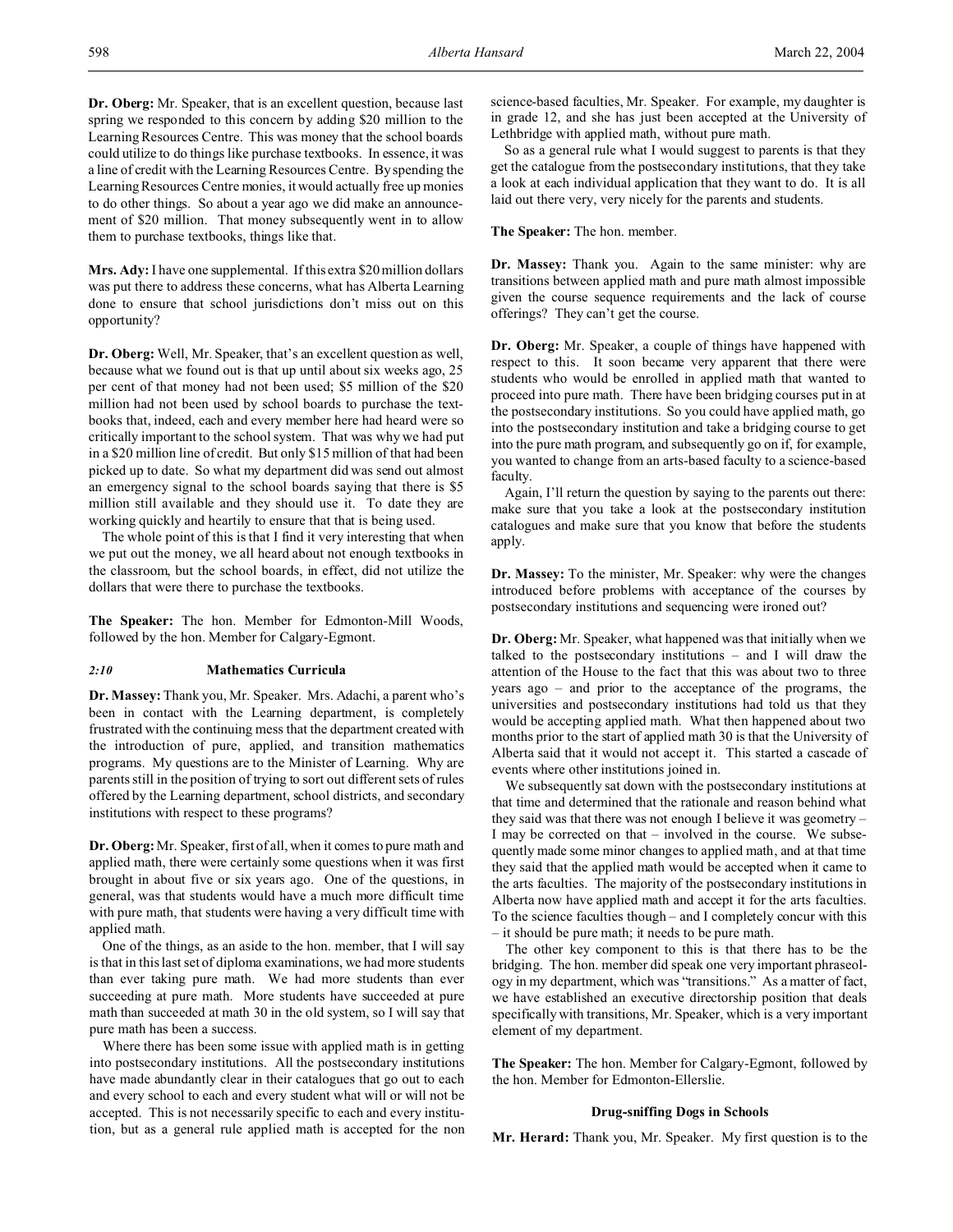Solicitor General. Last week the Solicitor General announced a canine sniffer program to help detect illegal drugs in our jails. Would the minister also consider randomly using these canine units to help ensure that our schools are also drug free?

# **The Speaker:** The hon. minister.

**Mrs. Forsyth:** Well, Mr. Speaker, thank you. The hon. member raises a very excellent question. As he indicated, last week I did announce entering into an agreement to have drug dogs randomly search our jails at all of our correctional facilities and remand centres. Over the year we would like the opportunity to evaluate the program to determine its success and whether or not to expand our own agreement.

Mr. Speaker, I want to let the hon. member know that I do not have the authority to set up an agreement with the RCMP to search the schools, but it's a very interesting idea, and I'll be happy to share our findings with anyone else that's interested in the program.

### **The Speaker:** The hon. member.

**Mr. Herard:** Thank you, Mr. Speaker. My first supplementary is to the Minister of Learning. Mr. Minister, do school boards have the necessary authority and protection under the privacy laws to avail themselves of drug-sniffing canine units to help ensure that their schools are drug free?

# **The Speaker:** The hon. minister.

**Dr. Oberg:** Thank you, Mr. Speaker. That's an excellent question as well. I do not as Minister of Learning have the authority to allow a drug-sniffing dog at a high school, for example, or a school of any sort. I will say, though, that the principal and the school board do have the ability to do that. As a matter of fact, in 1998 a Supreme Court decision upheld the right of having drug-sniffing dogs go in and randomly sniff lockers.

So, Mr. Speaker, in direct response to the hon. member's question, if the principal and the school board do say that they wanted to go ahead, yes, indeed it can go ahead, and the concerns about privacy are secondary to the concerns about finding illegal substances in the lockers of school-age children.

**Mr. Herard:** Well, that's good news, Mr. Speaker.

My final supplemental to the Minister of Learning: would you consider, then, funding a drug-sniffing canine program and make it available to Alberta school boards to send a message that illegal drugs will not be tolerated in our schools?

**Dr. Oberg:**Mr. Speaker, that's an excellent question. Certainly, the Solicitor General and myself will be talking about this. Over the past two to three months it's become very apparent that such drugs as crystal meth have been appearing in our schools at a very alarming rate. It is also very apparent that something needs to be done. I think that this certainly is one element that we can act on, but I think there are many other things that need to be done, and we do need to pursue this a significant ways further. The Solicitor General and myself will be looking at this very important issue. Our schools cannot be places where drugs are being sold.

**The Speaker:** The hon. Member for Edmonton-Ellerslie, followed by the hon. Member for Edmonton-Highlands.

### **Protection of Wildlife**

**Ms Carlson:** Thank you, Mr. Speaker. A number of wildlife

biologists and organizations for the protection of wildlife in Alberta have raised concerns about wolf and elk populations in and around our national parks. Low wildlife populations mean less biodiversity in our parks, indicating that our wildlife and our natural areas are not being properly cared for. To the Minister of Sustainable Resource Development: will this ministry conduct a proper species count in order to determine what action needs to be taken to ensure that we have healthy wolf and elk populations here in Alberta?

#### *2:20*

**Mr. Cardinal:** Mr. Speaker, because the member is referring to wildlife, to parks, the Minister of Community Development will no doubt supplement my question because he is the person in charge of the parks.

In relation to the wolves and also the elk population we do have many challenges when it comes to the animal population out there. The animals are getting urbanized. We have more wolves going into hamlets and towns and villages across Alberta. We have deer and elk and moose and coyote populations coming into town. They are getting very urbanized and we have a real challenge.

I know that we have to work together to ensure that there is a balance, Mr. Speaker, because it's also not healthy for the animals to be too tame so that they start moving to urban centres and depending on urban areas for their survival. I'll give you an example. Last year there were over 16,000 accidents between vehicles and elk, moose, and deer, and, in fact, five fatalities.

So we do have many challenges, and the Minister of Community Development may want to supplement in relation to the parks themselves.

**The Speaker:** I think we should move on with the next question because of the time element today.

**Ms Carlson:** Thank you, Mr. Speaker. To the same minister: what plans does this ministry have to ensure that healthy prey/predator populations are maintained?

**Mr. Cardinal:** Mr. Speaker, part of our plan, of course, is to sustain a balance. Again, the Minister of Community Development may want to supplement after. My ministry manages over a hundred million acres of public land, and there are multi-users on that public land, including the oil and gas industry, including the forest industry, including agriculture, tourism, and recreation users, and, of course, the wildlife users also. So it is a challenge, and you can be assured that we won't be shutting down the economy and sacrificing the economy unless we can put a balance in place.

**Ms Carlson:** Mr. Speaker, to the same minister: what is this ministry doing to regulate human interaction with wildlife outside of park limits?

**Mr. Cardinal:** Well, Mr. Speaker, that is one of the challenges we have. When you say 16,000 accidents, the cost of that alone – and then we had five fatalities, which is nothing to be proud of. We do have a challenge out there. It will continue to be a challenge in the future.

**The Speaker:** The hon. Member for Edmonton-Highlands, followed by the hon. Member for Calgary-Bow.

### **Federal Aid to Cattle Industry**

**Mr. Mason:** Thank you very much, Mr. Speaker. After spending \$400 million in provincial taxpayers' money, much of which seems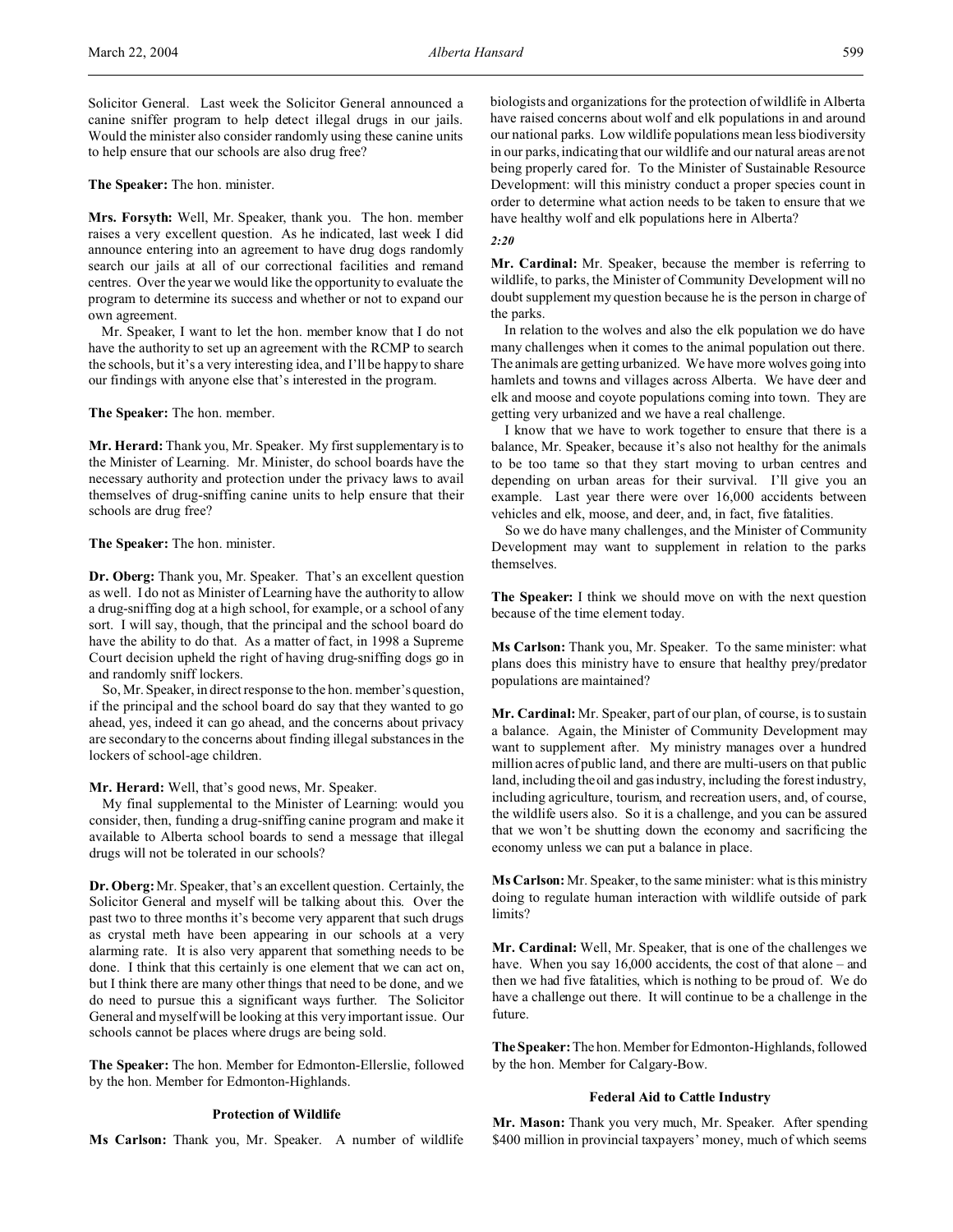to have gone to the fattening of the profit margins of U.S.-owned meat packers, it remains to be seen whether the latest federal government program will be any more effective in helping small and medium-sized cattle producers, yet the Premier can't resist the temptation to trash the federal initiative by calling it a pre-election ploy. My question is to the Minister of Finance. Is the government not concerned that such statements may jeopardize federal government aid to beef producers now or in the future?

**Mrs. Nelson:** Well, Mr. Speaker, it doesn't matter what seems to come out; this hon. member has to be negative about it. Someone mentioned that negativity was in this House constantly.

This was a positive today for our producers, that the federal government came forward, albeit we've been waiting for this initiative to culminate and come forward. But today, clearly – let's be very clear – in Lethbridge the Prime Minister did announce that there was a \$995 million project coming forward; \$680 million was going to be dedicated towards BSE relief. Today he announced this. There would be \$250 million in income support payments for all producers. This is part of the bridging process for the CAIS program that would be coming forward, and then there would be a top-up of the Canadian farm income program of \$65 million. This is welcome news for Alberta's producers.

I can't say how much they have suffered, Mr. Speaker, because our minister of agriculture and rural development has expressed that far better than I, but I have been able to experience some of the meetings with her and seen the devastation that has occurred within the province of Alberta and realized that all the help that can come forward is absolutely necessary.

We've been waiting for this federal announcement for quite some time, so we're delighted that it has come forward, and I'm sure that our producers today are happy. Even though you are negative about the whole program, everybody else in the province will be happy that it's finally come forward.

**The Speaker:** Just a second here. Hold on. The chair is not negative, and the member speaks to the chair, so I sure hope that there are not people out there saying that the Speaker is negative. That would be wrong.

**Mr. Mason:** We on our side consider you to be very positive indeed. I would just like to ask the Minister of Finance how she can reconcile this apparent support for this federal beef program with the Premier's statement that this is simply a pre-election ploy by the federal Liberals?

**Mrs. Nelson:** Mr. Speaker, let me clarify. My comment was not to suggest the chair was negative. You've been absolutely supportive.

Mr. Speaker, the key message on this whole program from the federal government is in fact that they have recognized that they have a national responsibility to come to the table to bring aid and assistance to the devastation within the cattle industry, and clearly they have done that.

Clearly, everyone knows that today, as we are sitting here, our Premier and minister of agriculture and rural development are in Washington working to have the borders opened. Mr. Speaker, our Premier and our minister of agriculture and rural development have led the way for Canada to a resolution of opening the borders and getting this market back into a working situation. So to have any kind of indication that there's some negativity here attached to their efforts is wrong, and once again the member opposite is wrong.

**The Speaker:** The hon. member.

**Mr. Mason:** Thank you very much, Mr. Speaker. Given the apparent support for this federal BSE program by Alberta beef producers, is the government not worried that it will undermine the beef industry when it plays politics with this issue?

**Mrs. Nelson:** Well, Mr. Speaker, if anyone read the member opposite's news release today, you'd know who was playing politics and not very smart politics – I can tell you that right now – because rural Alberta supports this government, not that caucus.

**The Speaker:** The hon. Member for Calgary-Bow, followed by the hon. Member for Edmonton-Centre.

# **Family Violence**

**Ms DeLong:** Thank you very much, Mr. Speaker. As we focus on the obvious needs of women in domestic violence, we must be careful that we do not demonize men in the process. Recently, after consultations with the Human Rights Commission, the Lethbridge police department removed an anti male police manual. My first question is to the Solicitor General. In light of the Human Rights Commission recommendations will she direct all Alberta law enforcement agencies to review and eliminate all gender-biased training and public information materials?

**The Speaker:** The hon. Solicitor General.

**Mrs. Forsyth:** Thank you, Mr. Speaker. I understand that about a year ago the Lethbridge Police Service published a booklet on domestic violence in the community. A complaint was made to the Alberta Human Rights Commission about the absence of genderneutral language in the booklet. The booklet contained words like "he" and "him" to describe the offender. The issue was resolved very quickly when the Lethbridge Police Service withdrew the publication and stopped distributing it.

Mr. Speaker, I think this shows how important it is for all of us to remember that domestic violence affects everyone: the husbands, the wives, the children, and the grandparents. In terms of gender bias in information from law enforcement agencies at this point this is one case in Lethbridge, over a year ago, that was addressed immediately. If the member has information about other cases, I would be glad to hear about them and take the appropriate action.

**The Speaker:** The hon. member.

**Ms DeLong:** Thank you. This positive step will not end family violence but may result in better law enforcement.

Will the Solicitor General take steps to ensure that all law enforcement officers are properly trained to deal with domestic violence in a fair and unbiased way?

#### *2:30*

**Mrs. Forsyth:** Yes, Mr. Speaker, we will. My department participates in the provision of family violence training to police members. We're working currently in consultation with Alberta Children's Services and Alberta Justice to enhance police training in this area.

**The Speaker:** The hon. member.

**Ms DeLong:** Thank you. To the Minister of Justice: Alberta Justice is preparing new procedures to assist in dealing with family violence without gender bias. Will women's and men's advocacy groups be consulted in this work?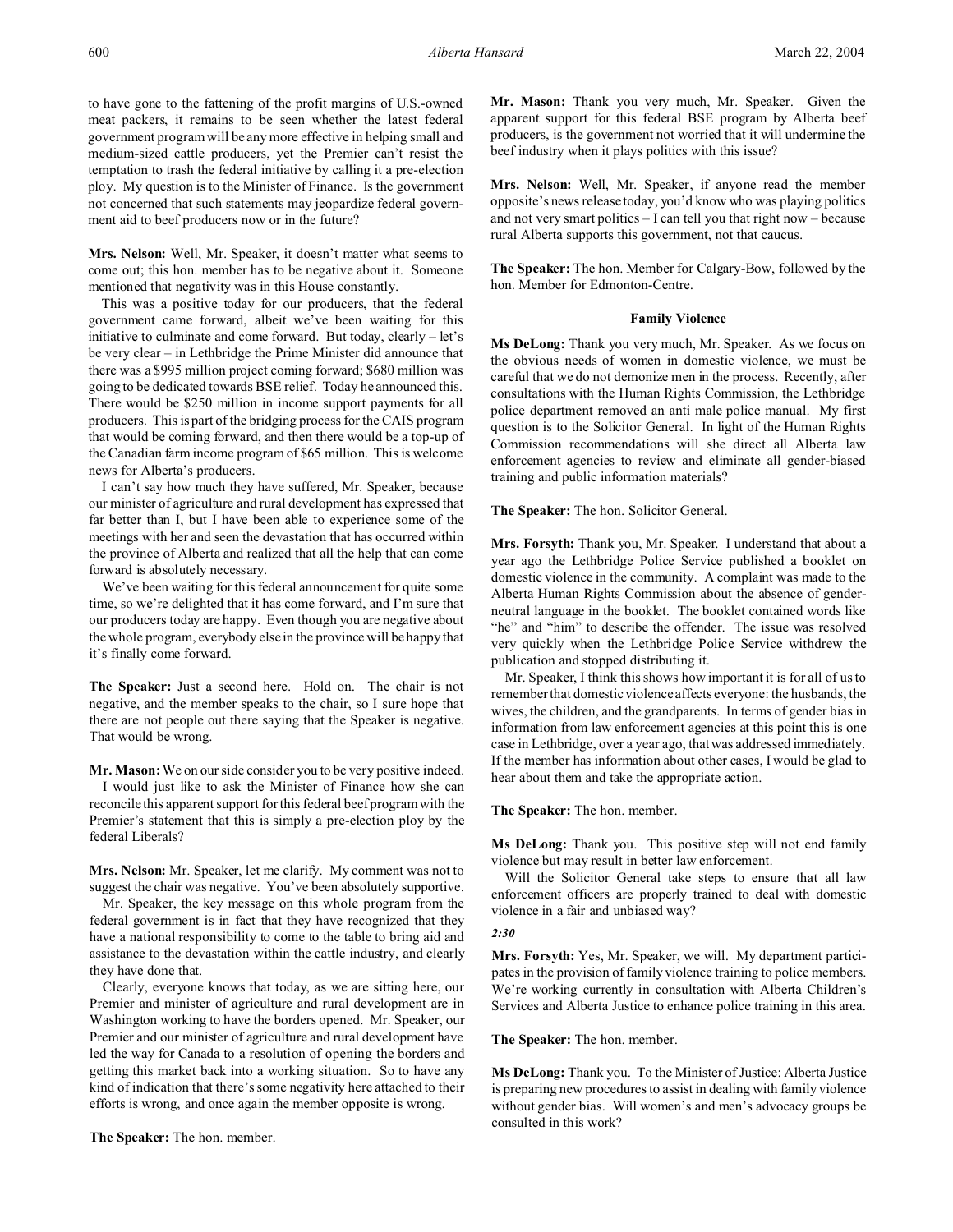**Mr. Hancock:** Well, Mr. Speaker, any time we engage in consultation, we deal with all of the stakeholders that are involved in the area. We're very happy to be working with Children's Services, the Solicitor General, Health and Wellness, and many other government departments with the family violence round-table initiative to talk about family violence. It's an issue that's very, very important to Albertans, and it shouldn't be swept under the rug. It should be brought out and discussed.

We should understand that if we want to feel safe in our homes, we have to talk about the problem of domestic violence, family violence. We shouldn't get sidetracked in that discussion with respect to the question of whether it's violence by men against women or violence by women against men or, for that matter, violence by men against men or women against women. What we're talking about is violence, and we need to deal with the violence. We need to deal with the violence through our processes.

We have some very wonderful initiatives in this province. The domestic violence court, or HomeFront as it is now known, in Calgary, a wonderful community-driven project to deal with domestic violence in a most appropriate way, to get people into the system and out of the system as fast as possible, and to get treatment where it's appropriate so people understand the effect of violence on children, the effect of violence on families. The recidivism rate in that HomeFront project shows that we can and will do something about domestic violence in our homes and in our communities and that we can do that if the community pulls together.

But let's not get sidetracked on issues of gender. Violence can happen in any number of different ways, and while the majority of reported instances are instances of men initiating violence against women, we need not get into the bias of that discussion, because violence is violence regardless of whether it's perpetrated by a man, a woman or whether it's in the house or in the community.

**The Speaker:** Hon. members, today there will be seven members participating in Recognitions, and we'll start in about 30 seconds from now following your approval for Introduction of Guests if that's given. Okay?

[Unanimous consent granted]

head: **Introduction of Guests** *(reversion)*

**The Speaker:** The hon. Member for Grande Prairie-Smoky.

**Mr. Knight:** Well, thank you, Mr. Speaker. It certainly is a great pleasure for me to rise today on behalf of myself and my colleague from Grande Prairie-Wapiti to introduce to you and through you to the Legislative Assembly 28 energetic and talented students from the Sexsmith/La Glace schools junior high band. They're in Edmonton for the Alberta International Band Festival today, and they are accompanied by Mr. Duane Paulson, Mrs. Liz Good-Gerow, Mr. Greg Sandboe, and Mr. Bill Lappenbush and Mrs. Tina Lappenbush. I would ask them all to please rise now and receive the warm welcome of this Assembly.

# head: **Recognitions**

**The Speaker:** The hon. Member for St. Albert.

### **L'école La Mission**

**Mrs. O'Neill:** Thank you, Mr. Speaker. Last Tuesday evening the entire school community of l'école La Mission in St. Albert celebrated with their usual joie de vivre the official opening of the first francophone school in Alberta built exclusively for Charter section 23 students.

I wish to congratulate chairman Claude Duret and the trustees of Le Conseil Scolaire Centre-Nord on the official formal opening of this beautiful and highly functional building. It is truly a facility designed to embody and encourage a high-quality learning environment. I would especially like to commend the parents of l'école La Mission, who have worked so hard over the past 10 years and who have held onto their dreams so tenaciously for a proper school building with all its amenities for their children.

I am very pleased that the constituency of St. Albert that I'm proud to represent in this Assembly has a truly francophone school the environment of which enlivens and enlightens our broader community.

Thank you.

**The Speaker:** The hon. Member for Lac La Biche-St. Paul.

# **Zicki Eludin**

**Mr. Danyluk:** Thank you very much, Mr. Speaker. It is my pleasure to rise in the Assembly today to recognize an extraordinary individual from my constituency. On Saturday, March 13, Zicki Eludin was the recipient of a volunteer award granted by the Land Stewardship CentreofCanada. These awards recognize exemplary environmental stewardship efforts by Canadians.

Zicki was awarded this honour in acknowledgment of his leadership excellence with the Lac La Biche Fisheries Enhancement Group and the Lac La Biche Watershed Steering Committee. He has played a key role in the success of both groups. Zicki's leadership abilities, hard work, enthusiasm, and commitment to conservation have greatly benefited the fisheries ecosystems in the Lac La Biche region.

I congratulate Zicki Eludin and would ask all members of this Assembly to join me in commending his accomplishments and his dedication to land and water stewardship.

Thank you.

**The Speaker:** The hon. Member for Spruce Grove-Sturgeon-St. Albert.

#### **St. Peter the Apostle Parish Choir**

**Mr. Horner:** Thank you, Mr. Speaker. It is my pleasure to rise in the Assembly today to acknowledge the outstanding performances of the St. Peter the Apostle parish choir, who have been recently recognized in my constituency for their inspirational and compelling dramatic performances and for the sincere generosity and charity that they have shown towards the St. Albert-Sturgeon community.

A couple of weeks ago I had the opportunity of attending the musical play *Mary's Veil* at the St. Albert Arden Theatre. This is the second year of performances to sellout crowds.

It was written by the community's own Sandra Brenneis, who also performs along with her sister the former MLA for Spruce Grove-Sturgeon-St. Albert and chairperson of the West Sturgeon Aging In Place Society Foundation, Ms Colleen Soetaert, who, I might add, gives a compelling and heartfelt performance along with the rest of the parish choir performers.

These performers' depiction and commitment in *Mary's Veil* was poignant and riveting. They displayed a wondrous ability in their craft as well as a sincere generosity, which has been immense considering that all proceeds from the musical will go towards the West Sturgeon Aging in Place Society Foundation.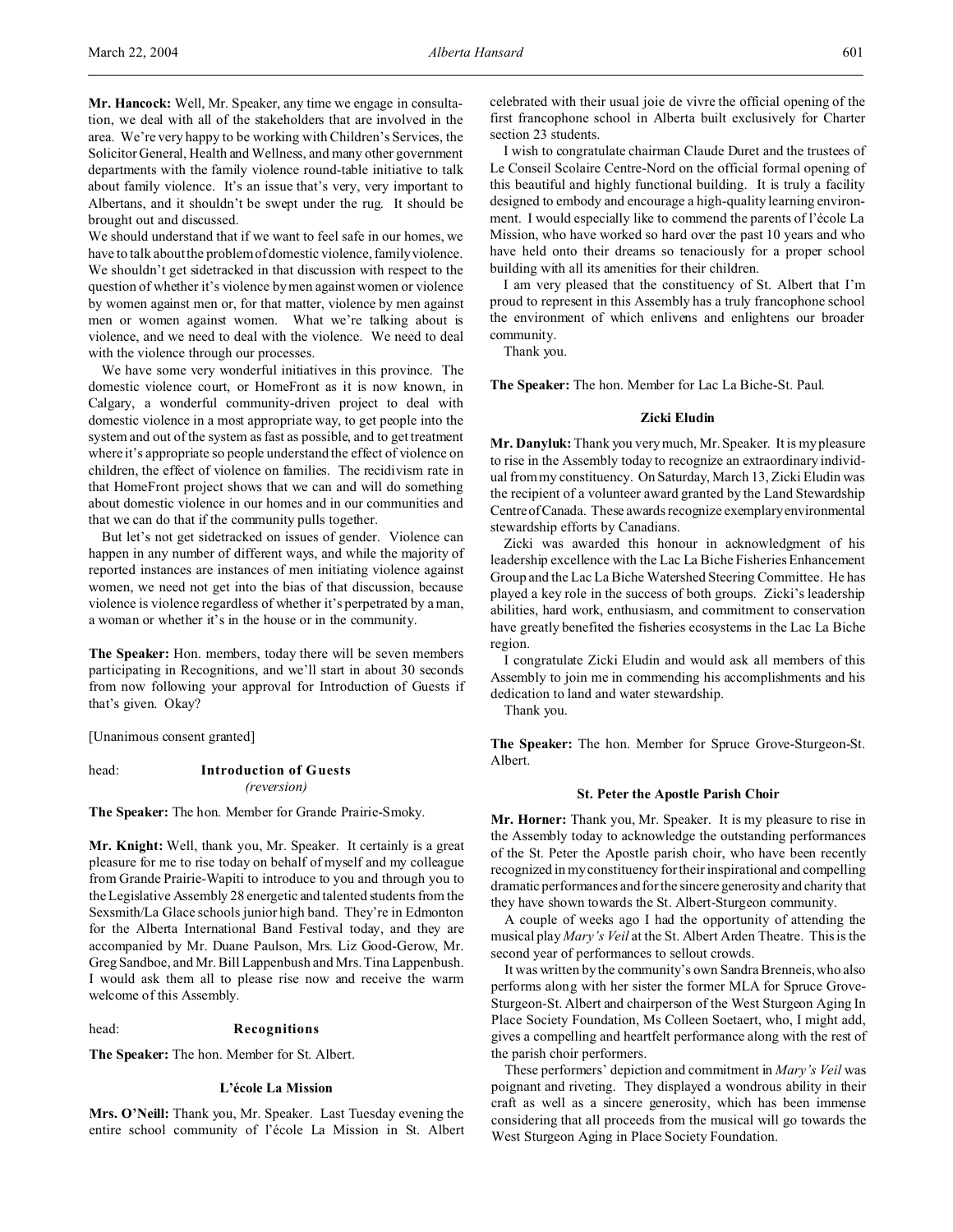I would like to congratulate Ms Sandra Brenneis and the entire cast of community volunteers for their service to our community.

Thank you, Mr. Speaker.

**The Speaker:** The hon. Member for Edmonton-Ellerslie.

### **World Water Day**

**Ms Carlson:** Thank you, Mr. Speaker. March 22 is World Water Day, and this year's theme focuses on water and disasters. We have seen our share of floods and droughts in Alberta, and in a province that has grown so quickly over the years, water has become an issue of grave concern. The water scarcity crisis we are facing has the potential to disrupt the economy, weaken the poor and vulnerable, and impede sustainable development and the reduction of poverty as it has done in so many other countries.

The message imparted by this year's World Water Day theme is to be informed and be prepared, which is precisely what Alberta must do in order to avoid a severe water scarcity crisis. For years now I have advocated the proper stewardship of our water, but questions continue to arise over the government's long-term plans to ensure that our water is safe, clean, and in healthy supply.

We must prohibit the use of fresh water for oil injection and focus on other choices. We must also ensure that our drinking water is being treated and handled with the utmost care and the best technology. We must take action now to ensure a healthy water supply now and in the future. I urge the government to take on this challenge.

**The Speaker:** The hon. Member for Cardston-Taber-Warner.

# **Cardston High School Lady Cougars**

**Mr. Jacobs:** Thank you, Mr. Speaker. It is my pleasure to rise in this Assembly today to recognize the Cardston high school Lady Cougars, who on Saturday, March 20, won the 3A girls provincial basketball championship. The team is comprised of Haley Fox, Joni Low, Lindsay McMurray, Julie McMurray, Megan Nelson, Alisha Nelson, Kenzie Sheen, Sadie Thomas, Katelyn Toone, Brandie Walburger, Kim Young, and coaches Tim Court and Jason Janisko.

The tournament took place in the newly modernized Cardston high school gymnasium and consisted of the 12 best 3A girls basketball teams in the province. The championship game took place in front of 1,200 fans. The Cardston Lady Cougars faced the Magrath Pandas, another southern Alberta team from the Westwind school division, in the final match.

Mr. Speaker, I would like to congratulate the Cardston Lady Cougars on their achievement in winning this year's provincials and on an outstanding season of 16 and 0. This team has displayed remarkable talent and skill during an exceptional season of basketball.

Thank you.

**The Speaker:** The hon. Member for Leduc.

#### **Black Gold School Division**

**Mr. Klapstein:** Thank you, Mr. Speaker. I'm pleased to recognize the Black Gold regional school division for establishing its healthy hearts program. The program is being developed to increase physical activity among staff and students in 14 schools in the division.

Alberta Learning is funding the project through the initiative for school improvement program. The University of Alberta has partnered with the Black Gold school division to provide the necessary cardiovascular health assessments needed in the program. The project is certainly a commendable undertaking, particularly

because of its emphasis on a healthy lifestyle for staff and students, and I thank the Minister of Learning, the Hon. Lyle Oberg, for his support of the program.

**The Speaker:** And the hon. member knows he's not supposed to mention members by name.

# **Mr. Klapstein:** Sorry.

**The Speaker:** The hon. Member for Edmonton-Riverview.

### *2:40* **Tegler Trust and Tegler Foundation**

**Dr. Taft:** Thank you, Mr. Speaker. The Tegler Trust was established in 1921 on the death of businessman Robert Tegler. The trust has supported charities ever since.

In June 1981 the trustees of the Tegler Foundation made a decision to fund a major project, a senior citizens' high-rise apartment building named Tegler Manor. In 1993 the Tegler Trust opened another major project, the 83-suite Tegler Terrace, located in the Edmonton-Riverview constituency at 9918-149th Street. Its construction carries on the Tegler tradition of red brick and stone pillars.

The Tegler Trust is presently working with the John Janzen Nature Centre in Edmonton on their revitalization project, and they're having discussions with the Alberta Safety Council for funding towards a safety village in Strathcona county. The Tegler Foundation has also acquired additional properties for residences for lowincome people.

Part of the foundation's philosophy is to provide a safe, secure community while encouraging volunteerism from its residents. I commend the trustees of the Tegler Foundation.

Thank you.

#### head: **Presenting Petitions**

**The Speaker:** The hon. Member for Edmonton-Strathcona.

**Dr. Pannu:** Thank you very much, Mr. Speaker. I'm pleased to present a petition signed by 99 Alberta seniors petitioning the Legislative Assembly to urge the government of Alberta to

recognize and value the contributions and sacrifices the seniors have made in building the Province of Alberta, and treat them with due respect and dignity by reversing those policies that cause unnecessary financial hardship for them and undermine their quality of life.

Thank you, Mr. Speaker.

**The Speaker:** The hon. Member for Edmonton-Highlands.

**Mr. Mason:** Thank you very much, Mr. Speaker. I'm presenting a petition signed by 202 Albertans petitioning the Legislative Assembly to urge the government of Alberta to "return to a regulated electricity system, reduce power bills, and develop a program to assist Albertans in improving energy efficiency."

### head: **Notices of Motions**

**The Speaker:** The hon. Member for Edmonton-Riverview.

**Dr. Taft:** Thank you, Mr. Speaker. I'm giving notice that at the appropriate time I will rise under Standing Order 40 to propose a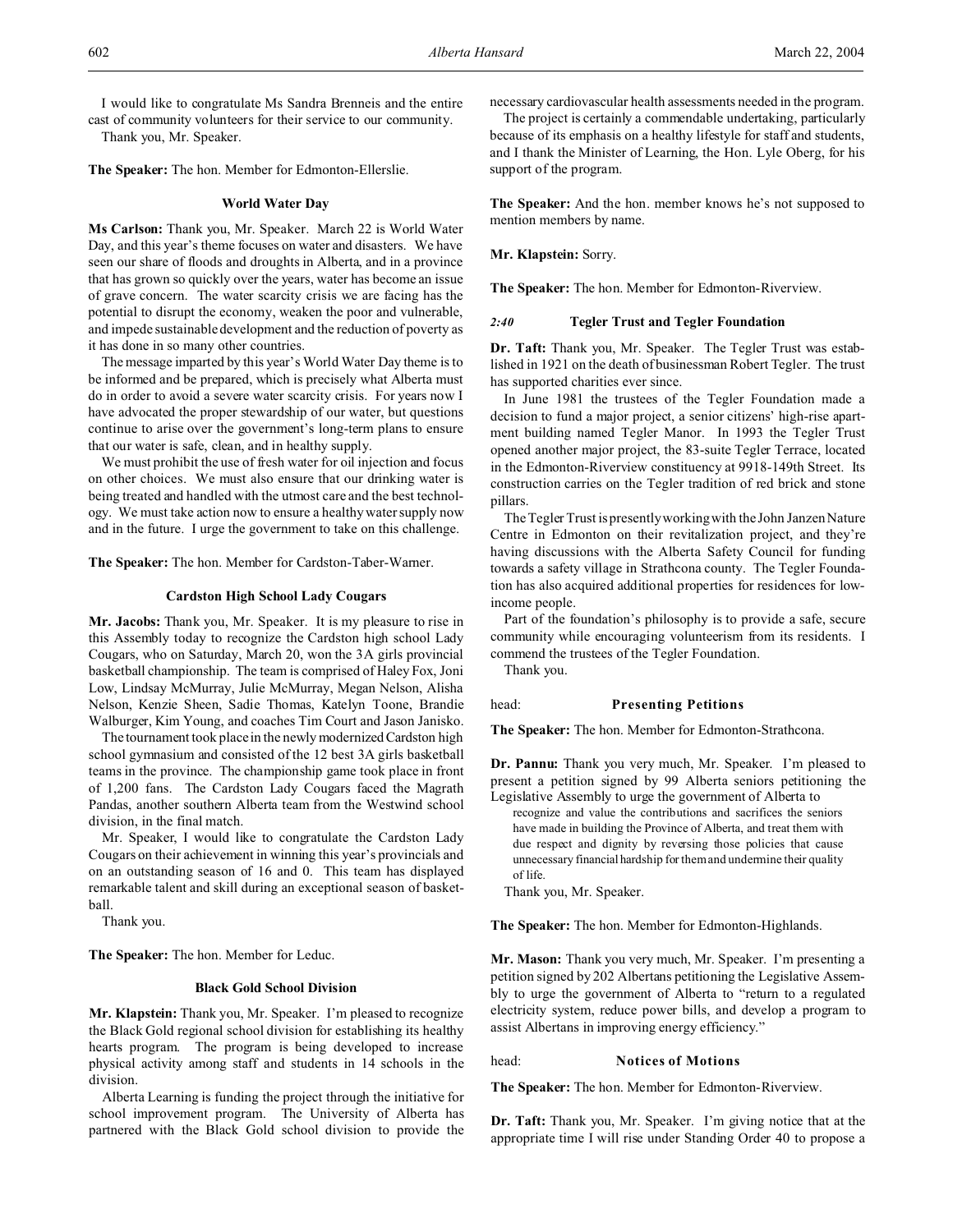Thank you.

# head: **Tabling Returns and Reports**

**The Speaker:** The hon. Minister of Justice and Attorney General.

**Mr. Hancock:** Thank you, Mr. Speaker. I have two tablings. The first is a copy of a memorandum directed to yourself from myself but signed by myself as Government House Leader, the Official Opposition House Leader, and the New Democrat Party House Leader. It sets out the schedule which has been agreed to by all three party House leaders with respect to the schedule for Committee of Supply.

Under Standing Order 58(6), of course, it provides that the Leader of the Official Opposition may, by giving written notice to the Clerk and the Government House Leader prior to noon on the day following the Budget Address, designate which department's estimates are to be considered by the Committee of Supply on any Tuesday, Wednesday or Thursday afternoon.

Our normal course is to discuss these matters and come up with an agreed-upon schedule, and that's the schedule which I'm tabling today.

I've tabled five copies of that schedule, but I would also note that in the memorandum it indicates that the departments of Revenue and Finance are both scheduled for the evening of April 21, and that requires unanimous consent of the House under 58(2) because under 58(2) of the Standing Orders the number of sitting days that it's called to consider shall equal the number of members of Executive Council. Having two on that one sitting day would require unanimous consent of the House, so I would request the Speaker to ask for unanimous consent of the House for that particular matter in accordance with the schedule as agreed between the House leaders.

**The Speaker:** Hon. members, I have a question, though, first of all. Not all hon. members in the Assembly have a copy of this particular document. Would my assumption be correct?

## **Mr. Hancock:** Yes.

**The Speaker:** So I will wait until all hon. members have a copy of such document, and I will deal with the question as we proceed with the point of order and the Standing Order 40 application this afternoon. I think that in fairness to all hon. members they should have in their possession such a document.

The hon. Minister of Community Development.

**Mr. Zwozdesky:** Thank you, Mr. Speaker. It's my pleasure to table the appropriate number of copies today of a communiqué that I issued on March 19 on behalf of the government and, I hope, all Albertans saluting and recognizing the International Day for the Elimination of Racial Discrimination, which, of course, was yesterday, March 21. In it we are just all reminded that we have a responsibility amongst us to ensure that all fundamental rights and freedoms are safeguarded for Albertans and others in this great world.

Thank you.

**The Speaker:** The hon. Member for Edmonton-Centre.

**Ms Blakeman:** Thank you. I have two tablings today. The first is from Chris Callaghan, who's writing to me and making note that this senior couple can afford insurance premiums no longer. Their insurance will not be renewed. They're also having to curtail other small pleasures "in order to pay for the rising costs of utilities, property taxes, etc." I have the appropriate number of copies to table.

Also, I would like to table five copies of a general notice from Morgex Insurance to members of the Alberta Teachers' Association in which they note that "the Government imposed Rate Freeze of Auto Insurance premiums is not applicable to policies that are being issued with a new insurance carrier." That, in fact, Morgex did in the summer of 2003.

Thank you very much.

**The Speaker:** The hon. Minister of Justice and Attorney General.

**Mr. Hancock:** Thank you, Mr. Speaker. I rise to table in the Assembly today on behalf of the Minister of Finance the requisite number of copies of the Report of Selected Payments to Members and Former Members of the Legislative Assembly and Persons Directly Associated with Members of the Legislative Assembly for the year ended March 31, 2003.

**The Speaker:** The hon. Member for Edmonton-Strathcona.

**Dr. Pannu:** Thank you, Mr. Speaker. I have two tablings today. I'm tabling five copies of a letter dated January 5, 2004, from Ms Bev McKay, president of Families Allied to Influence Responsible Eldercare, addressed to the Premier. Ms McKay is drawing the Premier's attention to the *Toronto Star*'s "recent investigative report on the political neglect of Ontario's long-term care system." She is alerting the Premier to the declining quality of long-term care in Alberta and urging him to take action.

My second tabling is a New Democrat opposition document titled Scrap Health Premiums: It's Good Medicine.

Thank you, Mr. Speaker.

**The Speaker:** Hon. members, we have a request from the hon. Government House Leader to deal with a motion, but I'm not going to call that until, first of all, hon. members have a copy. Mr. Clerk, were such copies being made available? Okay.

Then we'll deal with the point of order by the Government House Leader first because if the House approves the Standing Order 40 application, there will be no opportunity to deal with such.

The Government House Leader.

# **Point of Order Referring to Nonmembers**

**Mr. Hancock:** Thank you, Mr. Speaker. My point of order is a relatively brief one in nature, and I would refer yourself and members of the House to *Beauchesne's* 493(4) and 493(3). *Beauchesne's* 493(4) indicates that "the Speaker has cautioned Members to exercise great care in making statements about persons who are outside the House and unable to reply."

The hon. Member for Edmonton-Strathcona in a preamble to his question referred to the Calgary health authority as being a place for retired Tories and named a former provincial treasurer and a former member – I won't speculate on the constituency because I don't remember it right now – personally but then also went on to name the CEO of the Calgary health authority, Mr. Jack Davis. Now, Mr. Jack Davis was not a member of this House and was a senior deputy minister, in fact, Deputy Minister of Executive Council in this government. While it may be a very honoured designation for many Albertans, it was not appropriate for him to include that person as a retired Tory in his preamble.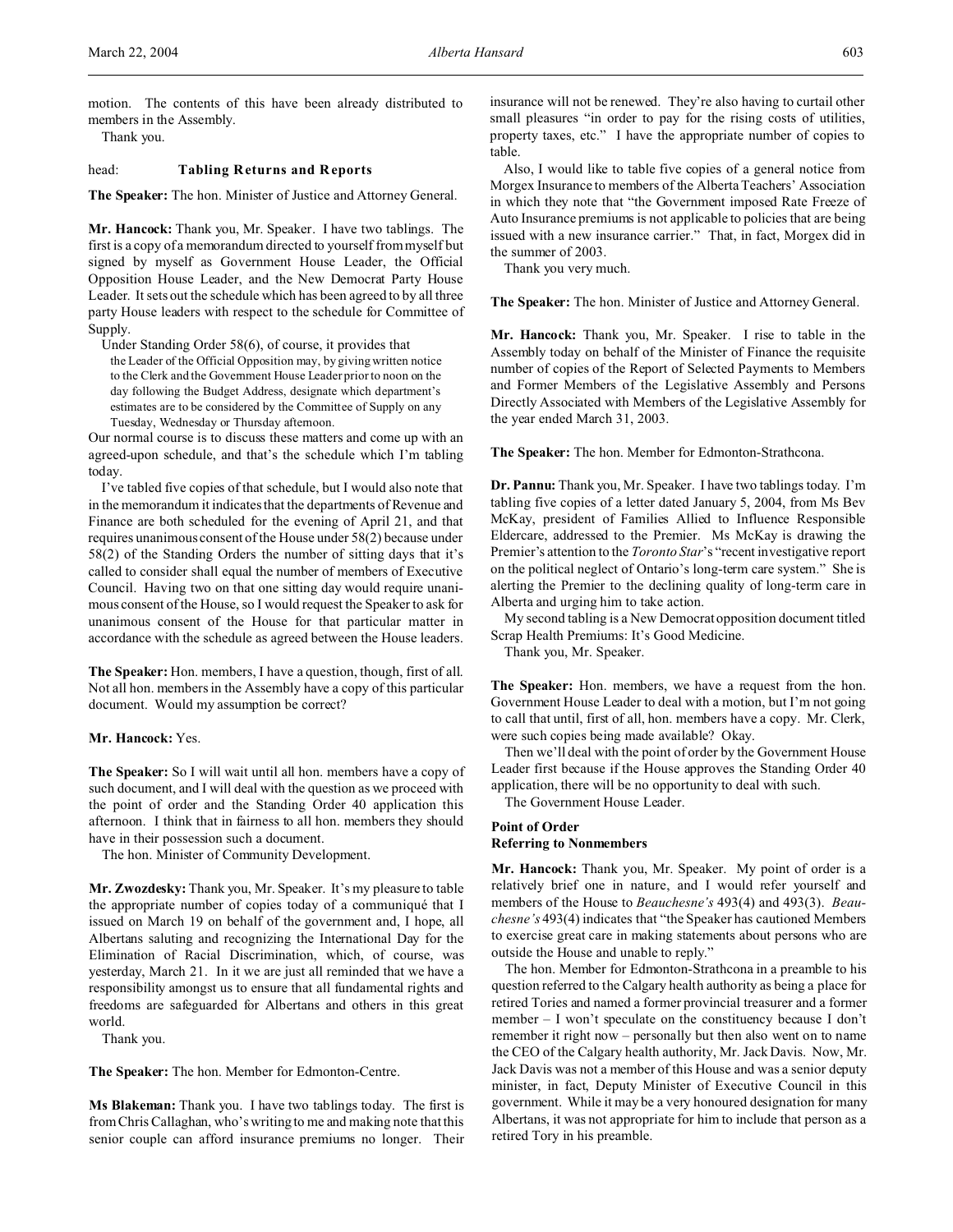**The Speaker:** The hon. Member for Edmonton-Highlands on this point of order.

**Mr. Mason:** Thank you very much. I'd like to respond to that briefly, Mr. Speaker. The hon. Government House Leader is quite correct in pointing out the suggestion, but the wording of this section gives quite a bit of latitude to the Speaker with respect to this matter. *2:50*

I would submit that the people involved – also the former executive assistant to the Premier was mentioned – are all very closely associated with this government and its policies. The point being made is that there is a certain amount of patronage related to the Calgary health authority. I believe that all people who are mentioned were in fact very closely associated with the government and its policies and have been put in various positions with the Calgary health authority in order to carry out the policies of this government with respect to health care, with which we respectfully

disagree. So I would submit, Mr. Speaker, that it's not a valid point of order. It's simply stating what to us is clearly the case.

Thank you.

**The Speaker:** Well, hon. members, there are two citations here that should come into play. One thing I sincerely hope is that members will not start to believe that there's considerable latitude given to the chair to be subjective about these things because that would put the chair into a horrendous position.

Let me just quote, first of all, from*House of Commons Procedure and Practice*, Marleau and Montpetit, page 524.

The Speaker has ruled that Members have a responsibility to protect the innocent, not only from outright slander but from any slur directly or indirectly implied, and has stressed that Members should avoid as much as possible mentioning by name people from outside the House who are unable to reply and defend themselves against innuendo.

I might also point out *Beauchesne* paragraph 493(4), which essentially has the same thing.

Today here is what the hon. Member for Edmonton-Strathcona said; this is the second statement in the question: "It's been turned into a retirement resort for recycled Tories like Jim Dinning, Rod Love, and current CEO Jack Davis." Now, I do know that at least one of these individuals is certainly a former member of this House under the political term Progressive Conservative, the other one never was elected, and the third one certainly didn't fall in that particular situation.

Out of interest over the weekend I was reading something, and it had to do with an interview in one of the major urban papers about one of the current members in the House today. There's a paragraph in there about the hon. member basically saying that he had been an adviser to a former Premier of the province's government – this is not a correct quotation; it's not a disservice, but it sort of sums up to the same thing – and the hon. member said with a big smile on his face: wow, if they'd only known that I'd been a sleeper Liberal for 18 years as an adviser to them. So you can never really be sure what the politics of anybody are.

In the case of the naming of this one particular individual, Jack Davis, former deputy minister, the fact that he may have been a Deputy Minister of Executive Council could not suggest for a moment that he was in fact one. I found that article rather elucidating.

Certainly, from what I've just quoted from *Montpetit* and I've quoted from *Beauchesne*, that basically we have to protect, it is a valid point of order, Government House Leader, in my view. A valid point of order. In fact, one should be very careful not to bring into question individuals who cannot defend themselves. It's not a good thing to do by innuendo.

I don't know if we want to quarter and draw the hon. Member for Edmonton-Strathcona. He knows better. He'll stand up and say he knows better, and I'll ask him to say that, and then we'll move on.

**Dr. Pannu:** Yes, Mr. Speaker. I certainly respect your direction, and I won't err next time around. Thank you.

### **The Speaker:** Okay.

# **Request for Unanimous Consent Committee of Supply Schedule**

**The Speaker:** Now, the pages are going to circulate the document that the hon. Government House Leader referred to. I think that it's important that we deal with this one now. In the event that you give Standing Order 40 application approval, then we would not have a chance to deal with it. So I'll wait a second here to make sure that everybody has this.

Opposition House Leader, do your members have a copy of the document we're talking about? Third party?

So as I understand this  $-$  pages, just continue doing as I talk  $-$  the Government House Leader, the Official Opposition House Leader, the third party House leader have gotten together, done what they're supposed to do in trying to bridge all the gaps and deal with everything, but there's a requirement now to waive Standing Order 58(2) where it says: "The number of sitting days that the Committee of Supply is called to consider the main estimates shall equal the number of members of the Executive Council with portfolio." This particular scenario that's been agreed to by the three House leaders would have us not really needing that intent.

So the question here is: is the Assembly prepared to waive Standing Order 58(2)? Is there clear understanding? Opposition House Leader, clear understanding? Third party House leader, clear understanding? Okay. Then I'll call the question. Is the Assembly in favour of waiving Standing Order 58(2) so that we might proceed with the 2004 spring sitting of the legislative Committee of Supply calendar as tabled in the House today?

[Unanimous consent granted]

**Mr. Hancock:** Just on a point, Mr. Speaker. I noted that on the document that circulated, the date is March 23, and obviously it should have been March 22. I wonder if the official document could be corrected in that regard?

**The Speaker:** Actually, in the question that I gave, it didn't have the date of the document.

**Mr. Hancock:** No, no. I'm just talking about the document that was tabled.

**The Speaker:** Yes, I know. But I didn't say that in my motion.

**Mr. Hancock:** No, you didn't. Okay.

**The Speaker:** It should be okay. But officially this document is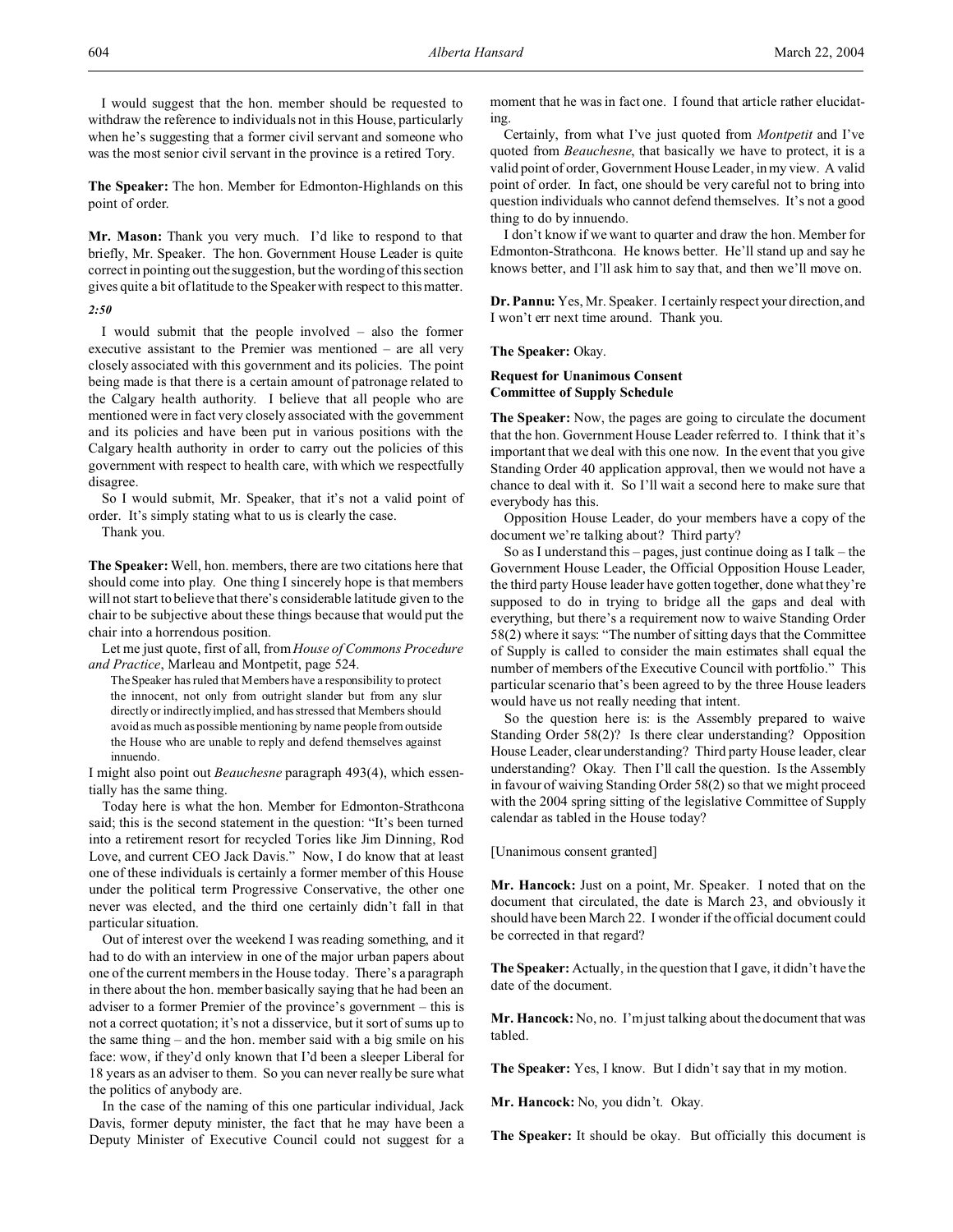# head: **Motions under Standing Order 40**

**The Speaker:** The hon. Member for Edmonton-Riverview.

# **Calgary Health Region**

Dr. Taft:

Be it resolved that the Legislative Assembly urge the government to appoint an independent, nonpartisan commission under the Public Inquiries Act which shall

- (1) inquire into the circumstances and the effect of government policies, procedures, and practices in the Calgary health region that led to incorrect dialysis solutions being given and subsequently resulting in the deaths of Kathleen Prowse and Bart Wassing,
- (2) examine any issues the commission deems necessary to ensure that health services are being appropriately managed and delivered by the Calgary health region and the government, and
- (3) make findings and recommendations to ensure the appropriate management and delivery of health services in Calgary to protect the health and safety of Calgarians.

**Dr. Taft:** Thank you, Mr. Speaker. I rise today on a Standing Order 40 application to present a motion to the Assembly.

As you know, Standing Order 40 applications are to be made in case of urgent and pressing necessity. I can think of no matter more pressing than addressing the mismanagement of services that Albertans rely on when they are sick and in need of medical attention.

Mr. Speaker, if this sounds familiar, it's because I asked this Assembly to consider a similar motion less than two weeks ago for a public inquiry into Calgary's emergency health services. This Assembly turned that motion down. Well, here we are two weeks later, and after learning of two more needless deaths in the Calgary health region, I'm again asking this Assembly to consider a public inquiry. This time I'm asking for a public inquiry to look into the circumstances and the effect of government policies, procedures, and practices in the Calgary health region that led to the incorrect dialysis solutions being given to Kathleen Prowse and Bart Wassing.

As well, this public inquiry would examine any issues they deem necessary to ensure that health services are being appropriately managed and delivered by the Calgary health region and this government. This public inquiry is necessary, Mr. Speaker. It is necessary because only six months after the Calgary health region vowed that recommendations made by the fatality inquiry into Maren Burkhart's death would be carried out, Vince Motta died under similar circumstances.

#### *3:00*

This public inquiry is necessary because the fatality inquiry into Vince Motta's death found that the Calgary health region provided information that, quote, lent itself to confusion or was capable of misleading the inquiry, end quote. This public inquiry is necessary because the Calgary health region assured us after Vince Motta's death that they would take action to make things better in Calgary's emergency rooms, but things have only gotten worse.

This public inquiry is necessary because just one day after the Calgary health region claimed that similarly labelled chemicals were to blame for the recent medical mix-up, the company that produces the chemicals said that the labelling is actually quite different. This

public inquiry is necessary because this recent dialysis solution mixup occurred four years after the Calgary health region assured Patricia Evans' family that steps would be taken to prevent this sort of error.

Most importantly, Mr. Speaker, this public inquiry is necessary because Calgarians no longer trust the Calgary health region. The Calgary health region is the largest government body in Calgary, and it is charged with managing and delivering health services. It has proven that it can no longer be trusted to do this.

It's time to end the practice of political patronage appointments in the Calgary health region. It's time to end the Calgary health region's preoccupation with saving face over saving lives. It's time to shed light on the management of the Calgary health region and the role that this government has played in allowing it to deteriorate.

For the health workers in Calgary who work valiantly to keep the system afloat and for the hundreds of thousands of Calgarians who rely on the health services that the Calgary health region provides, Mr. Speaker and all members of this Assembly, I am asking this House to vote to change things for the better.

Thank you.

[Unanimous consent denied]

head: **Orders of the Day**

# head: **Written Questions**

**The Speaker:** The hon. Deputy Government House Leader.

**Mr. Zwozdesky:** Thank you, Mr. Speaker. Proper notice having been given on Thursday, March 18, it's my pleasure to move that written questions appearing on today's Order Paper do stand and retain their places.

[Motion carried]

#### head: **Motions for Returns**

**The Speaker:** The hon. Deputy Government House Leader.

**Mr. Zwozdesky:** Thank you, Mr. Speaker. Proper notice having been given on Thursday, March 18, it is my pleasure to move that motions for returns appearing on today's Order Paper do stand and retain their places with the exception of motions for returns 3, 10, 11, 12, 13, 14, 15, 16, 17, 18, 19, 23, 24, 25, 26, 27, 28, 29, 30, 31, 34, 35, 36, 37, 38, 39, 40, 41, 42, 100, 101, 102, 134, 135, 136, 137, 138, 139, 140, 141, 142, 143, 159, 160, 162, 164, 165, 166, 167, and 168.

[Motion carried]

**The Speaker:** The hon. Member for Edmonton-Gold Bar.

#### **Expenses for Minister of Energy**

M3. Mr. MacDonald moved that an order of the Assembly do issue for a return showing a breakdown of the Minister of Energy's expenses, including but not limited to airfare, food, accommodation, and conference fees, from March 1, 2001, to February 17, 2004.

**Mr. MacDonald:** Thank you very much, Mr. Speaker. I think it is very, very important that we have a look at these expenses and a breakdown of the Minister of Energy's travels. They have been, to say the least, extensive. We're looking at least at 22 trips, and the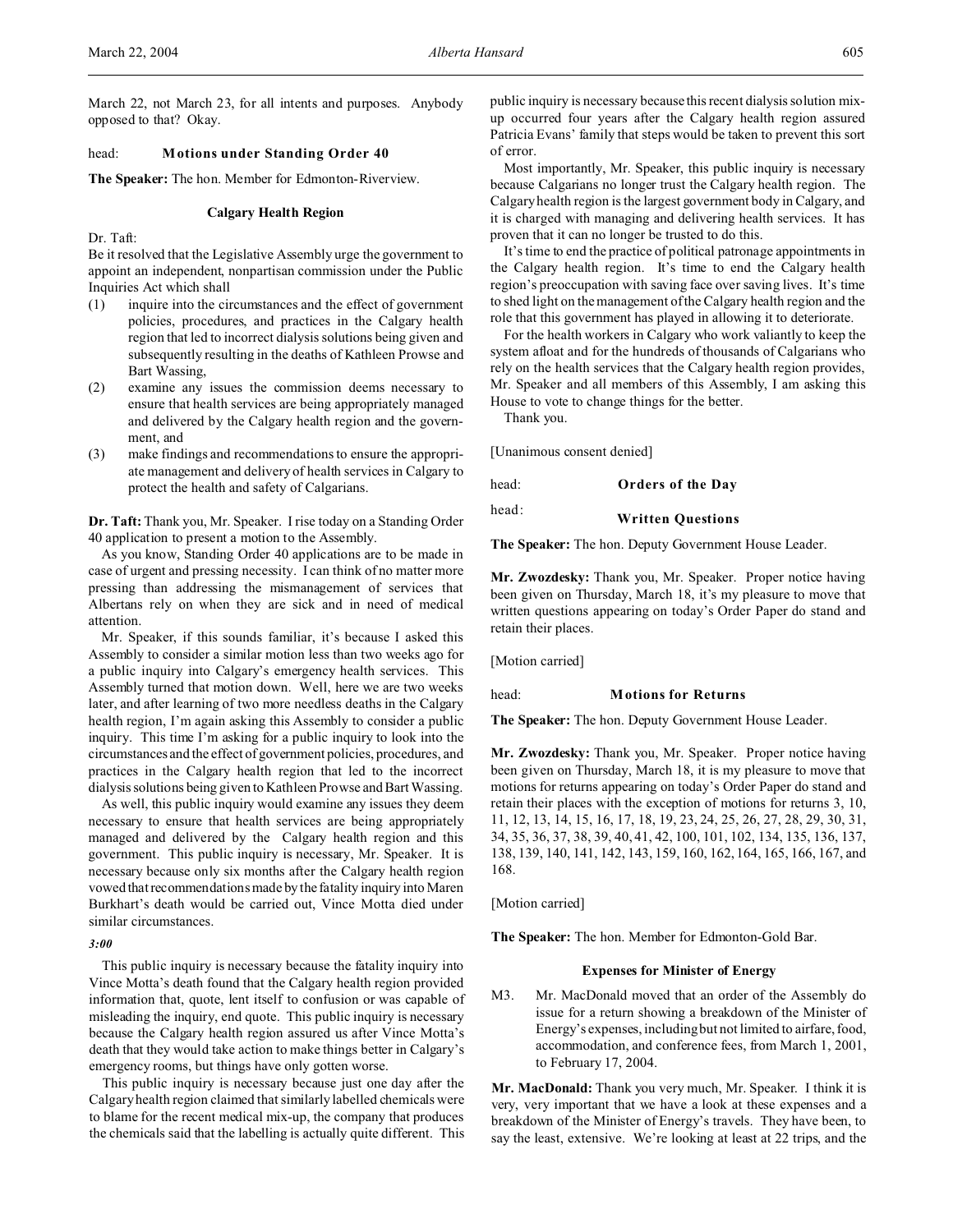minister has certainly gone beyond Wetaskiwin. There are undisclosed locations in California; Texas with other members of Executive Council; New York City, of course; Moose Jaw, Saskatchewan; Washington, D.C.; Anchorage, Alaska; Dawson City, Yukon; Texas again, this time Dallas; Halifax, Nova Scotia; Kansas; the capital city, Ottawa; again to Washington; San Francisco, California; Portland, Oregon; back to Halifax; Rome; Tucson; back to Texas; Olympia,Washington;Portland, Oregon; Washington, D.C.; Casper, Wyoming; Chicago, Illinois; New Orleans, Louisiana. There are many different places.

Certainly, there is even a trip – and there was quite a famous speech made by the Minister of Energy – to Rio de Janeiro. I believe it was an energy conference. The text of that speech was put on the Department of Energy's website, and it was an interesting read.

So a lot of information would come from this motion for a return in light of, you know, the expenses by this government, by Executive Council. There has certainly been an increase in the level of travel. The taxpayers have every right to know the breakdown of the Minister of Energy's expenses. Certainly, the taxpayers could be of the impression that the hon. minister was travelling extensively looking for a new energy policy because the current one is not working. All these conference fees, accommodations, airfare – I think it's a good idea.

The hon. Minister of Justice and Attorney General stated two weeks ago in this Assembly, I believe, that he believed that the government was open and transparent and accountable. So now is this government's chance to back that up.

Thank you.

**Mr. Jonson:** Mr. Speaker, on behalf of the Minister of Energy I'd like to recommend that the Assembly reject this motion since the information sought by the member is available to the general public.

Travel is part of the job of any government. Alberta is an exporting province and relies heavily on capital investment from outside the province. Ministerial missions occur in order to promote Alberta businesses, products, and servicesto international customers, to attract investment to the province, and they serve also to encourage new businesses to move to Alberta. So it's a given that we have to have contacts. We have to take the initiative in attracting this economic development to this province.

Mr. Speaker, ministers also participate in federal/provincial/territorial ministerial meetings with their counterparts. These meetings are valuable intergovernmental forums to advance the views and priorities of Albertans. There have also been over 130 provincial, territorial, and federal meetings over the time period that is in question. More information on those meetings is available through the Canadian Intergovernmental Conference Secretariat website at www.scics.gc.ca.

Prior to embarking on any foreign mission, ministers are required to issue a news release which includes itineraries, a list of those travelling, the estimated cost, and the reason for the trip. As well, each year the Minister of Finance tables the report of the selected payments to members and former Members of the Legislative Assembly and persons directly associated with the Members of the Legislative Assembly pursuant to section 37(4) of the Legislative Assembly Act and section 16(1) of the Conflicts of Interest Act.

#### *3:10*

Mr. Speaker, in addition to payments being required by legislation to be reported, this report includes other payments to MLAs such as remuneration, benefits and expenses, and payments to former members under the Members of the Legislative Assembly Pension Plan Act and the public service pension plan.

Mr. Speaker, energy-related missions have been very successful lately. They've led to face-to-face meetings with the vice-president of the United States to talk about how Alberta can contribute to the new U.S. energy strategy. They've also led to literally thousands of key decision-makers around the world learning a great deal about the energy sector in Alberta and investment opportunities.

Finally, because the Auditor General of Alberta annually reviews the records of government departments as part of his ongoing responsibilities, if there were any issues concerning inappropriate expenses, they would be identified by the Auditor General's review. Thank you, Mr. Speaker.

**The Speaker:** The hon. Member for Edmonton-Highlands.

**Mr. Mason:** Thank you very much, Mr. Speaker. Well, I would like to speak in favour of the release of this information. I was quite surprised when the hon. Member for Edmonton-Gold Bar itemized the various destinations of the Minister of Energy. That was a tremendous travelogue, I would say.

I reject the arguments put forward by the minister of intergovernmental affairs that we don't need to know this information because they were all valuable and important conferences and meetings. That's not the question. The question is not whether or not these were worth while. The question is: how much was spent in which areas on these trips? The hon. Member for Edmonton-Gold Bar has asked that question, and there is no good reason in my view for a lack of complete transparency on this question, and I really wonder why the minister  $-$  I've got to get his title right.

**Ms Carlson:** Intergovernmental . . .

**Mr. MacDonald:** Affairs . . .

**Mr. Mason:** Intergovernmental affairs. That's it?

**Ms Carlson:** International and intergovernmental affairs.

**Mr. Mason:** International and intergovernmental affairs. Thank you very much, hon. member.

**The Speaker:** Actually, it's International and Intergovernmental Relations.

**Mr. Mason:** Thank you very much, Mr. Speaker. I appreciate that. [interjections] I can imagine what would happen if we had a motion for a return on that.

Anyway, Mr. Speaker, you know, the fact that the Auditor General will look at it is not a good argument either because the Auditor General will have a look at it and he will just make sure that everything is in order; that is to say, that it's within the policies and so on and that all things are properly expensed.

The question is whether or not the public would approve of these expenditures. That's the question. It's a political question, not an accounting question. As a result, I would suggest that we ought to reject the hon. minister's proposal and accept this question. Thank you.

**The Speaker:** The hon. Deputy Government House Leader.

**Mr. Stevens:** Thank you, Mr. Speaker. I'd like to make a few comments with respect to this matter. I think it's fair to say that this Assembly has a procedure with respect to accounts. The question here is with respect to expenses, and expenses are accounts. Both of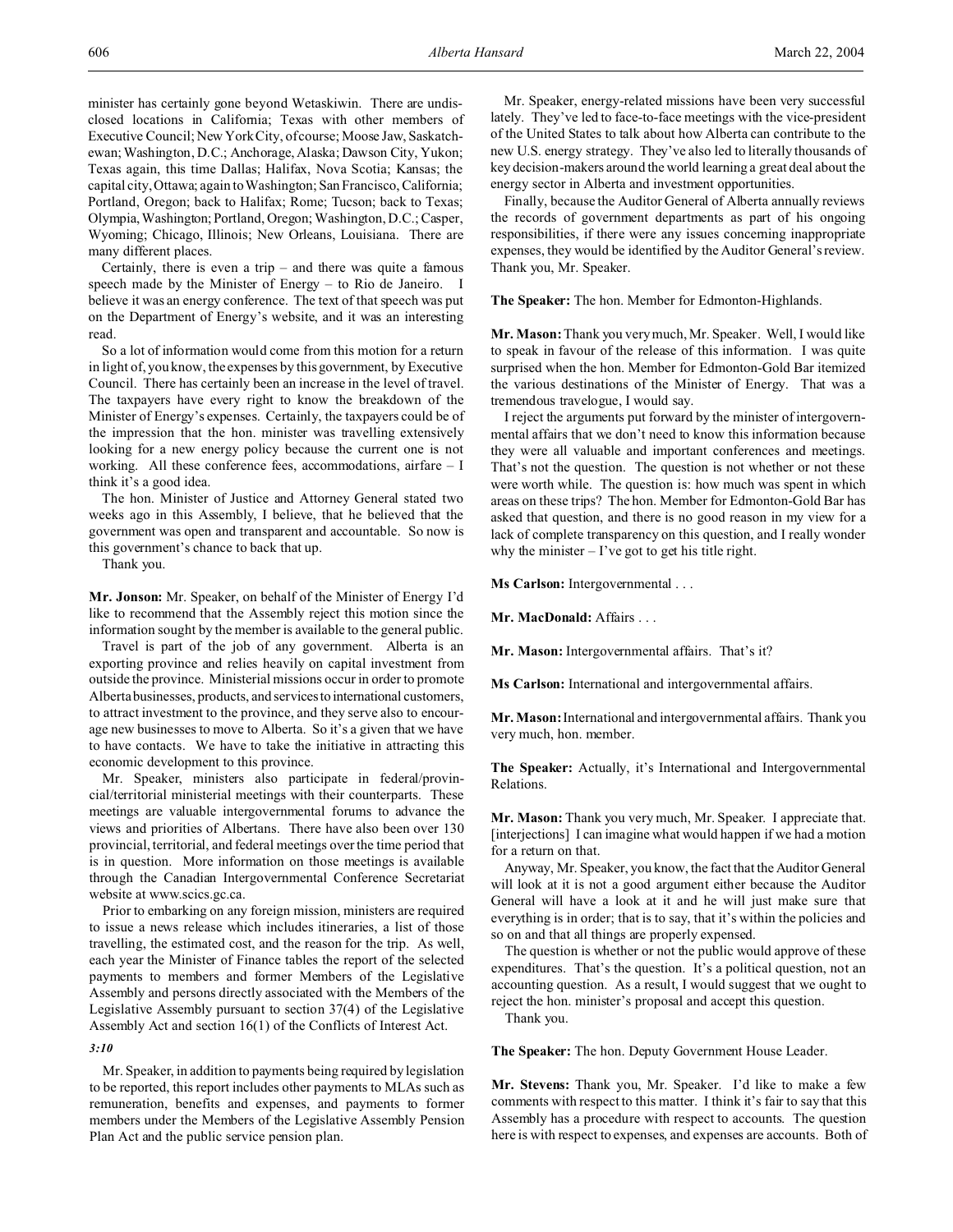the members who have spoken from the opposite side are very familiar with these procedures, namely that we do have a legislative committee dealing with account matters. Indeed, the Member for Edmonton-Gold Bar is the chair of that committee, and the Member for Edmonton-Highlands, I believe, is a member of the committee, and that has been so since the last election in March of 2001.

I note that the time period for this particular motion for a return starts in March of 2001, and by my reckoning one of the years in question, the year ending March 2002, would have already been before this committee for questioning. As you know, Mr. Speaker, the procedure is that the minister appears, together with the accounts for the year in question, to answer those questions posed by the members of the committee, and the Auditor General, who has reviewed the accounts of the particular ministry, is available also to answer questions. The purpose of that particular procedure is specifically to allow members of this Assembly to inquire into matters relative to the accounts.

It seems to me that both of the hon. members opposite, perhaps in hindsight, have felt that they have not done all that they should have done in reviewing this particular minister's accounts for that year, but the fact of the matter is that that likely is not so because I know that they are both very, very diligent.

The fact is that the Auditor General has a role. The Auditor General's role is to review accounts. The Auditor General has done that. The Auditor General has commented on it, and he has indicated that there is absolutely nothing untoward.

As it relates to the information of the Minister of Energy and his travel, we have a procedure in this House relative to international travel where press releases are set out before the travel takes place indicating when the travel takes place, where the travel will go, who the minister will meet with, the expenses associated with that travel, who is travelling with the minister, and so on and so forth. There is a great deal of information that is available as you go forward from day to day, from month to month, over the years.

But the short of it, Mr. Speaker, is that in this particular case there is a process. There's an Auditor General who looks into this. This Assembly has a process to look into it. Both of these hon. members have been part of that, and the time that is available to review accounts can be used to specifically ask questions of both the minister and the Auditor General relative to these matters.

**Ms Carlson:** Well, Mr. Speaker, I am very happy to participate in speaking to this particular motion and to respond to the Deputy Government House Leader's participation in the royal runaround, which is what we've been getting from the government since we first started asking these questions about getting details on these particular travel expenses for the minister in question here and other ministers.

The Deputy Government House Leader talked extensively on our ability to access Public Accounts information as if at any point in my history with this Assembly that would have ever resulted in any kind of full disclosure or details. It doesn't, Mr. Speaker, as that member very well knows. Not only are details never made available on expense accounts, Public Accounts only has an hour and a half to examine all details of those particular ministries who, in fact, choose to appear before them. Never in the history that I've been here have all ministries actually made it through the Public Accounts system in any given year. So some are always not available to be scrutinized.

In the first few years that I was here, I was on that committee. We never could get that kind of detail from the ministers. The ministers always say that this is not the most appropriate place to disclose that information; send in a written question or a motion for a return.

Well, we do that, and what do we get? No information. When we ask for the information in question period, what do we get? Once again they say to go to Public Accounts or go to a written question or go to a motion for a return.

My question is: what do they have to hide? If there's nothing to hide here and they're not afraid of the public scrutiny of these expenses, which is truly a political scrutiny that needs to take place, then why don't they just disclose the information?

The Minister of International and Intergovernmental Relations stated that perhaps we should be going to the report of the payments made to the members on the trips they've taken. I have before me, Mr. Speaker, the Report of Selected Payments to Members and Former Members of the Legislative Assembly and Persons Directly Associated with Members of the Legislative Assembly, year ended March 31, 2003.

When I go to this particular Minister of Energy that we're asking for the information for, what do I see? I see his remuneration for the year, and then, under the area that you would think we would be able to look and see the details of the expenses for all these conferences and trips and meetings that he went to out of the province, what do I see? I see travel expenses as a minister of the Crown. His kilometre reimbursement. That came to \$48,815. That was for government business for the stuff that he paid for. Then I see kilometre reimbursement as an MLA, \$10,207. Then I see the subsistence allowance to cover the cost of meals while maintaining a temporary residence around session, so once again not on these conference duties, \$20,020.

#### *3:20*

So the portion of this that's related to his travel as a minister only discloses that amount of money that he put on his credit card. We know full well from the information that we've gotten around these trips that a great percentage of these monies are not paid directly by the ministers themselves. They're paid by aides or other people along on the trip. So we want a full public scrutiny, a full political review, of how much these ministers are spending on these conferences and these trips.

I'm not saying that it isn't well spent in some cases, but let the people decide whether or not they think that these guys are 'snorfelling' at the trough or whether we're getting value for money in this province. So it's worth while to ask this question, and it's politically astute for this government to provide the information, and they are once again stonewalling.

**The Speaker:** The hon. Government House Leader.

**Mr. Hancock:** Thank you, Mr. Speaker. The hon. member opposite raised a number of points which I think need a response. First of all, she indicates that not all members of the Executive Council choose to go to Public Accounts. Well, my understanding is that Public Accounts summons ministers ofExecutive Council and summons the ones that they want to examine. Certainly, I know that I've recently had the opportunity to have been summoned and to appear before Public Accounts, and I didn't understand that I had an option. I understood that when Public Accounts asks a minister of Executive Council, you try and negotiate a day that makes sense, obviously, but if they want you to go, you go.

The other thing that I wanted to mention that wasn't mentioned by the members opposite: sometimes I think members of this House don't realize that every time a document is tabled in the House, it becomes a sessional record, and then it is stored forever as a record of the session. We've tabled documents in this House as though they're important documents – they may have some relevance and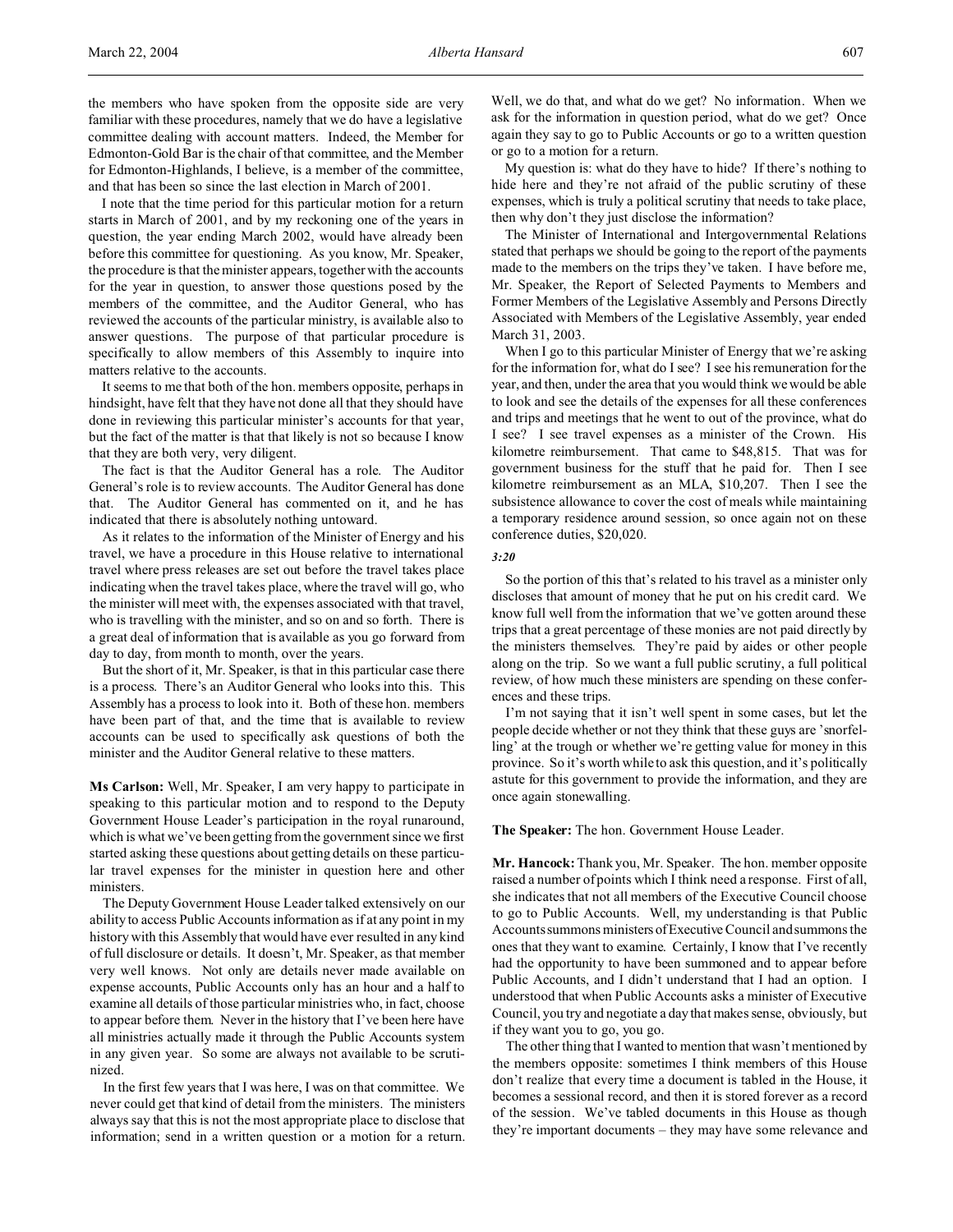So the more things you ask for on the record and the more documents that are tabled, the larger and larger amount of sessional records in storage, and, you know, in many cases, although, as I say, they may have been important in the context in which they were written, they're not an important long-term record for the House.

Now, we have on the Order Paper today 180 motions for returns, and if all of those were answered in the positive, there would be boxes and boxes and boxes of material that will be then numbered as sessional records and stored forever as sessional records of the House. That is not the most appropriate place for those records, Mr. Speaker.

In fact, those records are in the appropriate place for them, and that is in the hands of the financial people. They have been reviewed and can be reviewed by the Auditor General on behalf of the public to make sure that policies have been followed and monies have been expended appropriately. But to bring in a hundred and whatever it was number of questions asking for all the financial records of government to be brought in and marked as sessional papers and then stored forever in the archives of the Legislature is just nonsensical.

The hon. member opposite talked about the filing that was filed to date for the year ended March 31, 2003, and indicated that the minister in question in this particular motion for a return had \$48,800 worth of expenses as a minister of the Crown: kilometre reimbursements for use of personal vehicle for government business, vehicle rentals, airfare, accommodation, meals, taxis, parking, et cetera. So \$48,800, Mr. Speaker.

I don't have the exact number at hand, but I think the revenue from oil and gas, which comes as a result of that particular minister's department and the policies that that particular minister has to take responsibility for and the networking with respect to energy councils and other energy producing states around the world and all of those issues, is close to \$8 billion in the last year, if I recall correctly, and I stand to be corrected whether it was 7 and a half billion dollars, but in order of magnitude a phenomenal amount of revenue.

To suggest that a minister of the Crown ought not be able to spend \$50,000 in travelling, or even more if there's some that hasn't been appropriately accounted for here because somebody else paid for it, although in my experience that's attributed to the member . . . That's a rather modest amount of money for the responsibility and the income that comes to this province from oil and gas revenues.

Now, Mr. Speaker, the question is really one of accountability. The hon. members opposite are suggesting that members of Executive Council ought to be held accountable, and that's absolutely true. The public is entitled to have accountability; they're entitled to know that their money is being spent appropriately. We have policies in place to ensure that that happens, and we have auditors in place to ensure that that happens.

Now, members opposite, I think – and I don't want to attribute motives – the vast majority of these questions seem to have come onto the Order Paper after the federal Auditor General discovered that a senior civil servant was spending money inappropriately. The Auditor General, doing her job, found that there were some places where the policies were not being appropriately followed or where there were inappropriate payments and brought that to light. Mr. Speaker, that's precisely the way the system ought to work.

How it cannot work is for individuals to be held accountable for minute or relatively small expenditures on a case-by-case basis because the first thing that happens when you table these expenses is that somebody is going to, as we've seen in this House, come back and say: on October 3 you spent \$300 on a dinner; can you tell us who was with you and what you were talking about? Well, Mr. Speaker, that's an inappropriate way to have accountability because what you're doing is suggesting that there's a finite result from every meeting. What you're doing is suggesting that there ought to be absolute disclosure of every single person that's met with and every single topic that's on the table. That can't happen. That would restrict the operation of government in such a manner that you would not be able to actually make good policy.

Ministers of Executive Council and other members of government meet all the time with individuals. They meet within the province; they meet without the province; they go to appropriate conferences. Sometimes you can tell in advance what results you're going to be able to get; sometimes you go in the hopes of getting a result. But you cannot judge appropriate accountability by coming back three years later and saying: you spent \$500 on a conference fee; was that an appropriate expenditure?

Those are judgments that are made in the course of doing business. Whether you are in the private sector or whether you are in government, you have to be in a position to make those judgment calls on a day-to-day basis as you're doing your business and you have to be held accountable to the appropriate policy structure that's in place and you have to be held accountable by an Auditor General reviewing the statements and saying: have you operated within the confines of policy and within the monies that have been voted to you by the Legislature to do your job?

So asking for accountability of the specifics of this nature, asking for records of food and accommodation and airfare to go on the records of the House for time immemorial is an inappropriate way to ask for accountability. There are, as the Member for Calgary-Glenmore pointed out earlier, appropriate ways to do it. The hon. members opposite just haven't found those yet.

**The Speaker:** The hon. Member for Edmonton-Glengarry.

**Mr. Bonner:** Thank you very much, Mr. Speaker. I would like to make a few comments in regard to the motion for a return as brought forward by the hon. Member for Edmonton-Gold Bar. Certainly, one of the tasks as opposition is accountability. It is a major task of opposition, and it is one of the things that makes democracy work.

Now, we've heard the hon. member across the way say that we shouldn't have to have a breakdown on \$48,000 for kilometre reimbursement for use of a personal vehicle for government business, vehicle rentals, airfare, accommodation, meals, taxi, and parking, et cetera while travelling on government business, that there are people that do this for us.

Certainly, the Department of Energy is responsible for billions of dollars of revenue for Albertans. But at the same time if we were to ask seniors in this province who are on fixed incomes what they could do with \$48,000, they would have to give you a very detailed account of all their expenditures. This is quite a bit. [interjection] That's exactly right. Another example was the forensic audit we had on the Edmonton public school board that was ordered by the minister.

# *3:30*

If we have seniors who wish to apply for the Alberta seniors' benefits, then certainly their expenditures are put forward. They are very detailed, and they are scrutinized to make certain that they qualify. So are we doing anything out of the ordinary; for example, the audit that took place on the Edmonton public school board? No. We also have, Mr. Speaker, the audit that's done on our seniors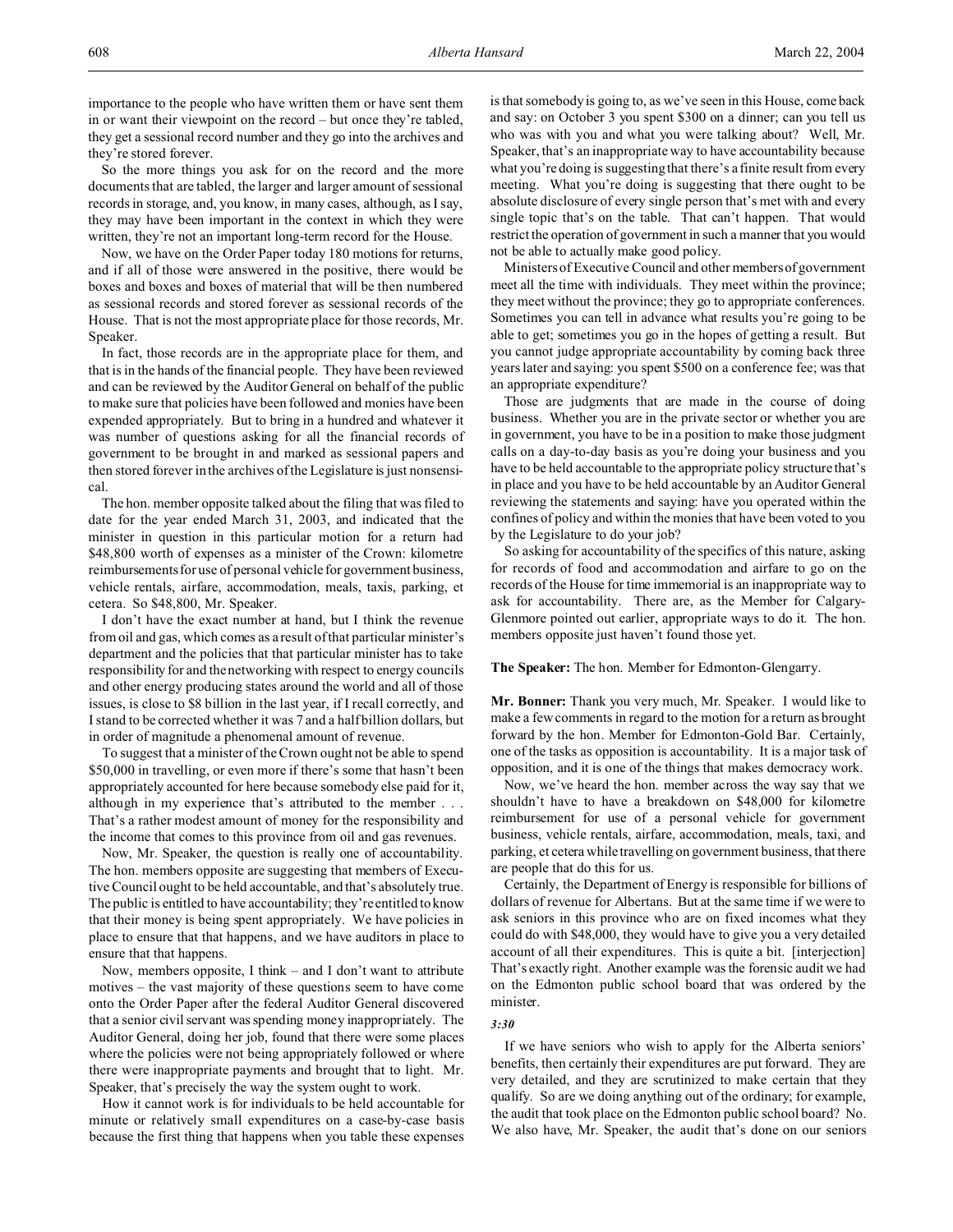when they apply for the Alberta seniors' benefits, and that certainly isn't anywhere in the neighbourhood of \$48,000.

So I think that Albertans not only want to see the breakdown of these expenses; they're entitled to it. As we go through the process in this House and as we continue, whether it be in question period or whether it be in written questions or whether it be in motions for returns, as we follow through this process, every time the question is asked, we get directed to another process as to how we can find answers to these questions. So, yes, this is definitely a case of accountability here, and it is just another dodge by this government to not allow Albertans to see the breakdown of these expenses.

So with those comments, I will take my seat, and I will certainly listen to the comments from other members. Thank you.

**The Speaker:** The hon. Member for Edmonton-Gold Bar to close the debate.

**Mr. MacDonald:** Yes. Mr. Speaker, I listened to all the speakers with a great deal of interest, and certainly I must say that I'm disappointed that Motion for a Return 3 is to be rejected.

I listened, first, with a great deal of interest, as a matter of fact, to the hon. Minister of Justice. The minister stated that it's just not possible to look at the Order Paper, to look at the motions for returns and the written questions that are on here, that we can't possibly respond to all these questions, these motions because the legislative process would be overloaded with filing, that we would have official responses on each one of these requests, and that somehow there's something detrimental if these responses were to become part of the permanent record of this Assembly.

Well, it's only in the last month, if one were to take a quick review of *Hansard*, that the Minister of Finance said in response to a question from this hon. member: well, put it on the Order Paper; have a written question. The same day during the same question period, on February 24, 2004, the Minister of Government Services also told this member to put it on the Order Paper in the form of a written question. There was no concern about the records of the Assembly being overloaded on that day. On March 4 the Premier, in response to a question from the hon. Member for Edmonton-Centre, said: it's a written question. There was no concern about overloading the records of this Assembly.

On March 16 the hon. minister of health made a similar statement in response to a question from the hon. Member for Edmonton-Riverview, and just last week, on March 17, the same minister of health made the same request to the hon. Member for Edmonton-Riverview. So to make the argument a week later that it's going to clog up the records system of the Assembly is, to say the least, lame and does not have any merit.

Now, certainly no one on this side of the House is arguing that all government travel is bad or wrong. I would agree with the hon. minister of intergovernmental relations, his department, that certainly travel is important and necessary not only at the national level but at the international level, Mr. Speaker.

**Mr. Mason:** Moose Jaw?

**Mr. MacDonald:** No. Moose Jaw was a trip that the Minister of Energy took.

We're not saying that all travel is bad. We want a process that is open and accountable for the expenses and what goes on on these trips and who goes. If there is nothing untoward, as an hon. member across the way said, well, why not release all the documents? We need to know.

Now, if this information is publicly available, as the hon. minister

stated, where is this information? Where is it publicly available? I had a FOIP request on some other trips because not all trips are on the itinerary. Not all trips are listed there. I had a FOIP request on three trips, and I received back a request that was in the hundreds of dollars: come up with the cash; we might give you the information. That is against the spirit and the intent of the FOIP Act.

Mr. Speaker, this particular minister likes to travel more than the others, and these are trips that we know about. Certainly, the hon. Minister of Justice always seems to be at home doing his homework. Two trips are listed here. As I said earlier, I don't know whether the hon. minister is in search of an electricity policy or what the quest is, this Holy Grail – for a good alternative to electricity deregulation he only has to go to www.liberalopposition.com to see what a real electricity policy looks like. He wouldn't have to travel to all these foreign, exotic destinations to find it. He can just click on the Internet, and there it is.

**Mr. Hancock:** At www.opposition.com.

**Mr. MacDonald:** No, you're missing it. It's www.liberalopposition.com. You have the habit of missing that "opposition." [interjection] No. This is a travel log. It's not a fairy tale. Twentytwo trips is certainly not a fairy tale, to the Minister of Infrastructure.

Many of these trips are over budget, and if we're to determine how many of them are over budget, we need to have the information that is outlined in Motion for a Return 3. This is only part of the process.

You know, departmental policy seems to be to rack up air miles. The total reported cost of all of the trips that we are aware of was supposedly \$1.1 million, but the government did not publicly provide costs for 26 of the trips, so the actual total may be much higher than that. Whenever these itineraries are made and these press releases are put out on the destination, the cost, and who is going, maybe there are trips that are not officially discussed.

**Ms Evans:** Not likely.

**Mr. MacDonald:** Now, the hon. Minister of Children's Services said, "Not likely." Well, the government, our research indicates, failed to provide itineraries for 79 trips. Taxpayers have the right to know who went on those trips and how much money was spent.

I'm sorry. This is incomplete. By responding to this Motion for a Return 3 the government could really be open, really be transparent, and could really be accountable to the citizens, Mr. Speaker.

#### *3:40*

That pretty well concludes my statements in regard to Motion for a Return 3, but I would have to say that I'm disappointed. There is a joke making the rounds in the coffee shop at Capilano Mall, and it goes something like this. How do you get eight Tory cabinet ministers into a four-seater Cessna? The reply is: tell them that you're going to open a trade mission in Mexico. That's the public's perception. You can correct that perception by agreeing to this Motion for a Return 3.

Thank you, Mr. Speaker.

[The voice vote indicated that Motion for a Return 3 lost]

[Several members rose calling for a division. The division bell was rung at 3:41 p.m.]

[Ten minutes having elapsed, the Assembly divided]

| For the motion: |           |       |
|-----------------|-----------|-------|
| Bonner          | MacDonald | Mason |
| Carlson         |           |       |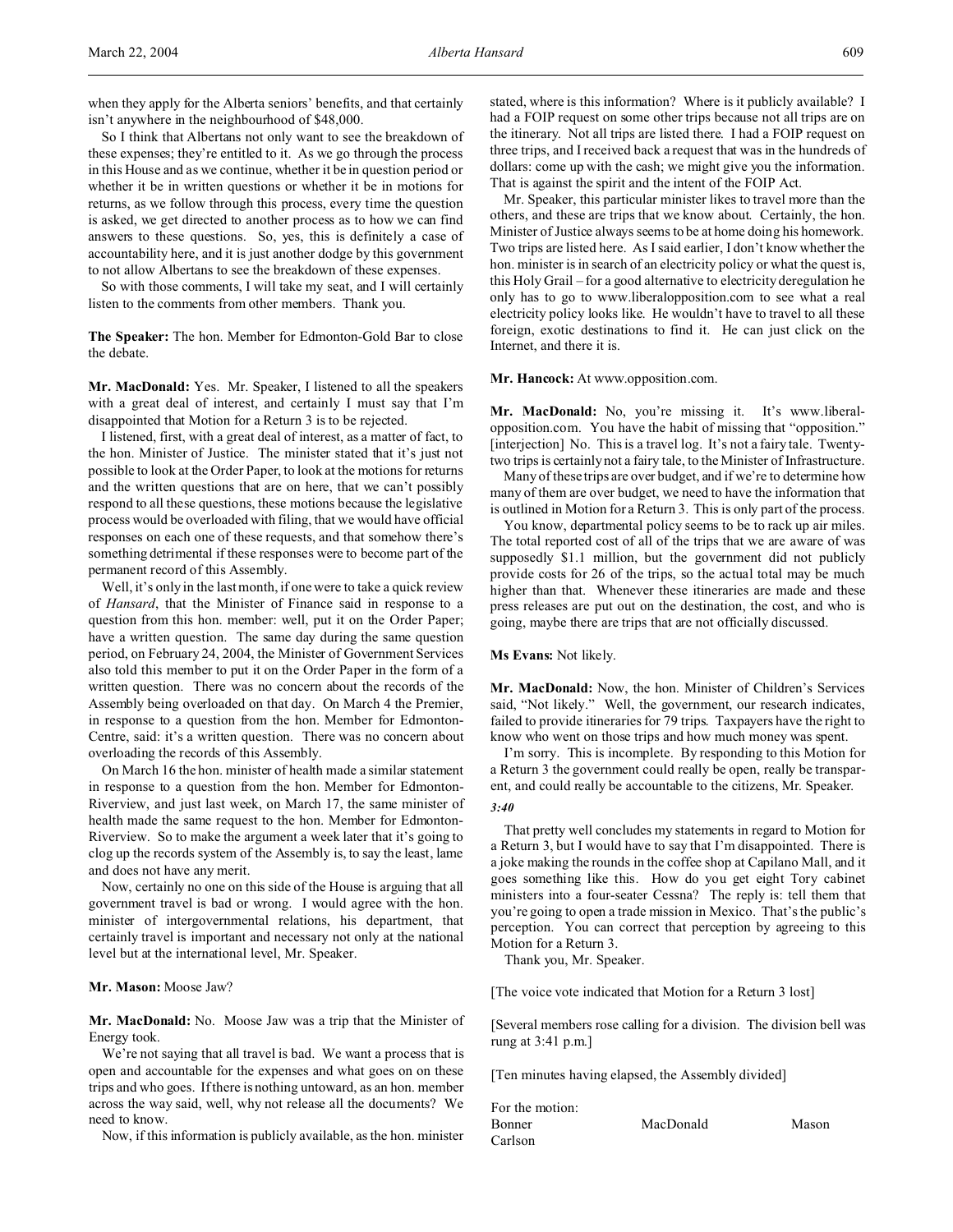| Against the motion: |            |                |
|---------------------|------------|----------------|
| Abbott              | Haley      | Norris         |
| Ady                 | Hancock    | Ouellette      |
| Amery               | Herard     | Renner         |
| <b>Broda</b>        | Horner     | Snelgrove      |
| Cenaiko             | Jablonski  | Stelmach       |
| Coutts              | Kryczka    | <b>Stevens</b> |
| Danyluk             | Lord       | Strang         |
| DeLong              | Lougheed   | Tannas         |
| Doerksen            | Lukaszuk   | Tarchuk        |
| Dunford             | Lund       | Taylor         |
| Evans               | Maskell    | VanderBurg     |
| Forsyth             | McClelland | Vandermeer     |
| Friedel             | Melchin    | Woloshyn       |
| Gordon              |            |                |
| Totals:             | For $-4$   | Against $-40$  |

[Motion for a Return 3 lost]

### **Department of Health and Wellness IT Costs**

M10. Mr. Bonner moved on behalf of Dr. Taft that an order of the Assembly do issue for a return showing the total dollar amount spent by the Ministry of Health and Wellness on contracts for information technology services broken down by company and total dollar amount for each for the 2002- 2003 fiscal year.

**Mr. Bonner:** Once again, Mr. Speaker, we are requesting information that deals strictly with the Ministry of Health and Wellness, and again it's an opportunity for Albertans to get a detailed look at information regarding technological services. We are quite concerned as an opposition with exactly how many dollars are being spent in this particular area and not only how those dollars are being spent. We also are looking forward to some answers as to which companies were used and how many dollars were used for each.

Like so many other things in today's world where we start dealing with technology, it can become a black hole. There's no doubt that in order to first of all introduce systems, to get them up and running, to iron out the bugs, to constantly keep updating your equipment so that you can stay abreast of the latest technology, these are extremely expensive propositions. Certainly, we have to have this information in order to compare whether or not Albertans are getting full value for the dollars being spent. We have debated in this House on numerous occasions different bills regarding health information, the collection of health information, how it is used, who it's shared with, who it can be shared with, and certainly with Motion for a Return 10, by allowing us this information, we will have the opportunity to do that type of analysis.

So with those comments, I look forward to hearing debate on both sides regarding Motion for a Return 10. Thank you.

**The Speaker:** Before I recognize the hon. Minister of Innovation and Science, might we revert briefly to Introduction of Guests?

[Unanimous consent granted]

# head: **Introduction of Guests** *(reversion)*

**The Speaker:** The hon. Minister of Seniors.

**Mr. Woloshyn:** Thank you very much, Mr. Speaker. I'd like to introduce to you and through you to the Assembly two gentlemen that I had the privilege of meeting with. The first one is Norm Castiglione, who is the chair of the Wood Buffalo housing corporation. He is accompanied by Tim Walsh, a businessman and developer from Fort McMurray. I'd ask the House to give them the usual welcome.

#### head: **Motions for Returns**

# **Department of Health and Wellness IT Costs** *(continued)*

**Mr. Doerksen:** Mr. Speaker, I am pleased to rise on behalf of my colleague the Minister of Health and Wellness to address Motion for a Return 10. This government is open to providing information on information technology services. In fact, the type of information sought in this motion for a return and in a number of other motions before the Assembly is made available annually through a document released by Alberta Finance entitled General Revenue Fund: Details of Grants, Supplies and Services, Capital Assets and Other, by Payee.

Mr. Speaker, given the number of additional motions for returns requesting similar information from all other government departments, I move that Motion for a Return 10 be amended as follows and would read that

an order of the Assembly do issue for a return showing the total dollar amount spent by the government of Alberta on contracts for information technology services and a listing of vendors providing these services for the 2002-2003 fiscal year.

The amended motion will provide the Assembly with the total amount spent by all government departments on information technology services and a list of vendors utilized to provide these services.

This amendment and its notification have been provided to the hon. Member for Edmonton-Riverview prior to 11 this morning as per procedures, and the amendment has been circulated already to the members of this Assembly. Thank you, Mr. Speaker.

**The Speaker:** The hon. Member for Edmonton-Ellerslie on the amendment.

**Ms Carlson:** Yes, on the amendment. Mr. Speaker, this is an unacceptable amendment, completely unacceptable. We do not want the government to provide the information on all departments lumped together. We want to be able to examine department by department the questions that are coming before the Assembly this afternoon as motions for returns.

So for them to strike out "the Ministry of Health and Wellness" and substitute "government of Alberta," first of all I thought it was a sneaky way to get around taking a look at each of the departments, but really it's just blatant that they refuse to provide the information. So I don't agree with that first part, part (a). And part (b), striking out "broken down by company and total dollar amount for each" and substituting "and a listing of vendors providing these services" – well, the minister who just explained the amendment clearly told us that the listing of vendors is available in another document, so they're duplicating their own services here, which is what we hear repeatedly from this government that they don't want to do. It doesn't help Albertans to scrutinize the government activities if they don't see a dollar amount of those monies paid out to vendors.

This government continually, on a day-to-day basis, talks about the rising costs of health care, but we have little way to determine which parts of those costs are attributed to administration and which parts of those are attributed to direct delivery of services. Now, anyone who has watched the American system over the past decade knows that the greatest rise in cost for them and the greatest reason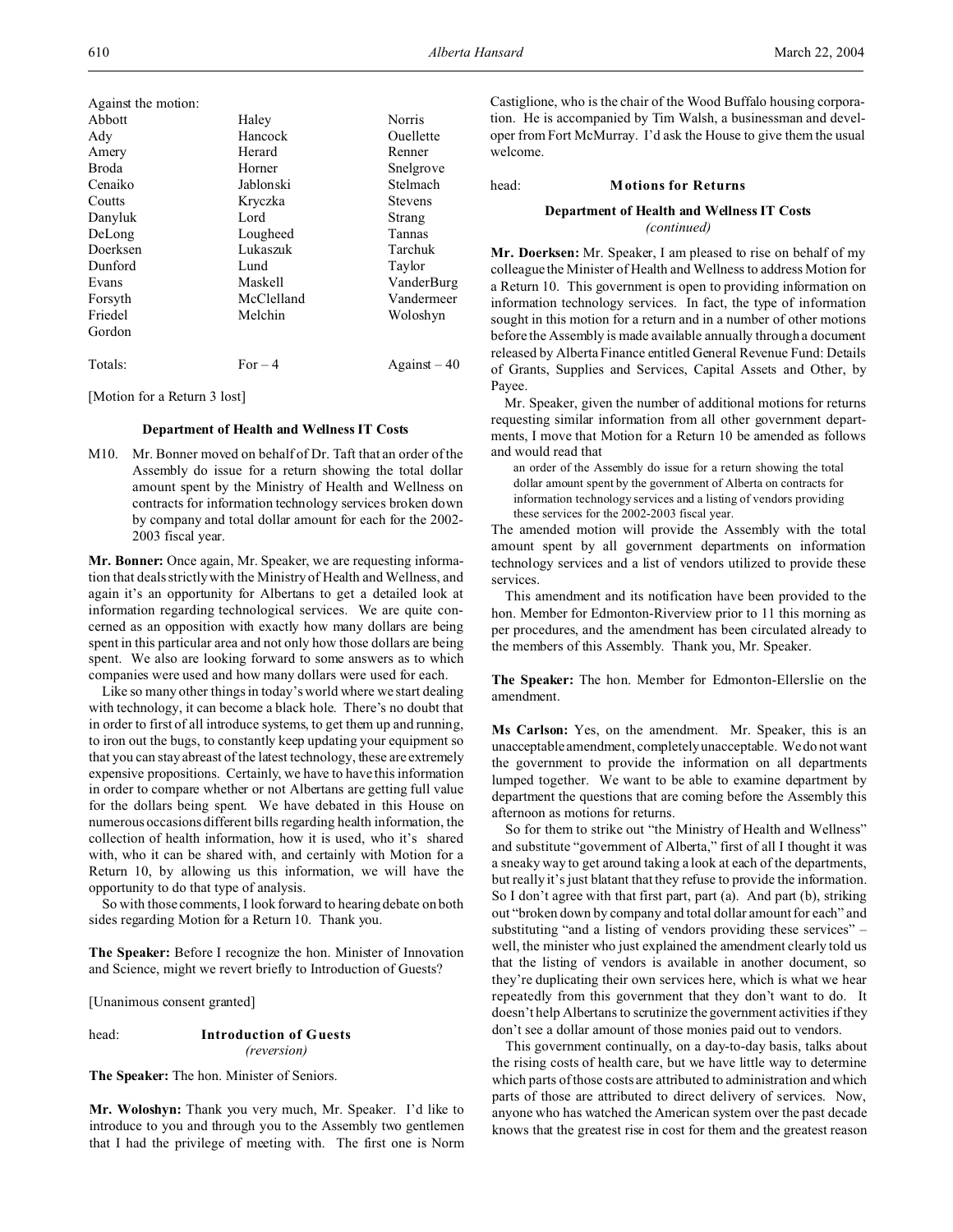why their costs are higher than our costs is administration. That is exactly where vendors providing services come into it.

So we need to start to get to the root of the issue about why health care costs are increasing. This is one piece of that puzzle to start to give us those answers. This government should be accountable and should be quite prepared to tell us who's getting the money and how much they're getting.

#### *4:00*

As my colleague from Edmonton-Glengarry stated, we all know that technology services really can be a black hole. We've seen that with other discussions we've had in this Assembly. We need to know that we're getting value for money. The only way we get to see that is by seeing how much money they're actually spending.

So I urge this government to defeat this amendment and to stop ducking the issue and just put their cards on the table and let people see what they're spending.

### **The Speaker:** On the amendment.

The hon. Member for Edmonton-Highlands.

# **Point of Order**

# **Admissibility of Amendment**

**Mr. Mason:** Point of order, Mr. Speaker, if I may. I'm looking at *Beauchesne's* on page 176, and it's section 579, which states that "an amendment setting forth a proposition dealing with a matter which is foreign to the proposition involved in the main motion is not relevant and cannot be moved."

It would be my submission that by lumping all government departments under this motion by way of this amendment, the government is attempting to introduce other matters which are not directly the subject of the motion which has been moved. Each department may in fact be treated differently by individual motions, and to try to lump them all together is simply an attempt to introduce matters that were completely outside the purview of the original motion which has been moved.

Therefore, I believe that it should be in fact out of order to introduce such an amendment since it is introducing matters that were not considered in the original motion.

Thank you.

**The Speaker:** The hon. Government House Leader on the point of order.

**Mr. Hancock:** Yes, Mr. Speaker. Clearly, the proposed amendment is in order. It doesn't go outside of the purview of the motion at all. The purview of the motion is that the hon. Member for Edmonton-Riverview has requested a motion for a return from this House returning to this House information with respect to technology services broken down by company, et cetera. The amendment essentially recognizes that at least some members of the House would like the same information on other government departments.

In fact, there are 15 government departments for which the identical information is requested. Those departments are reflected in motions for returns 12, 13, 14, 15, 18, 61, 62, 70, 71, 72, 73, 103, 122, 123, and 146. If we wait a few more days, I assume the other departments of government for which the information hasn't been requested will be on the Order Paper.

Mr. Speaker, the purpose of amending the question is so that all the information which is being requested of the House through a motion for a return can be dealt with. It's the same information with respect to each of those individual departments, and the purport of the amendment is to say that that information for all of government

should be provided. That way we don't deal with 15 different questions on exactly the same topic differentiated only by department but we deal with the one question.

If the members opposite want the information provided in a certain way so that they can differentiate between departments with respect to how much is being spent in each department, I'm sure that that won't be too difficult to discern. I can't speak for the hon. member, but I think that type of information would be readily ascertainable when they get the information.

Mr. Speaker, it doesn't make sense to have the House deal with 15 different motions on the same topic separated only by different departments in each case when the amendment would provide quite consistently with the import of the motion in terms of getting information on information technology services by just saying: provide it for all of them.

**The Speaker:** The hon. Member for Edmonton-Ellerslie on the point of order raised by the Member for Edmonton-Highlands.

**Ms Carlson:** Yes, Mr. Speaker. I certainly agree with the point of order raised by the Member for Edmonton-Highlands. As he pointed out and as the Government House Leader just confirmed, we did not ask for information on every department of government. In fact, barely more than half of them were requested.

It is impossible for us to do the analysis which we are asking for, which is to compare the administrative costs within a particular department with regard to technology as compared to other operating expenses, if we get all of that information lumped into one. According to this government's amendment we will never get that dollar value, so we would concur that it defeats the original intention of the motion.

**The Speaker:** Others? The hon. Member for Edmonton-Glengarry on this point of order.

**Mr. Bonner:** Thank you, Mr. Speaker. I would have to concur with the hon. Member for Edmonton-Ellerslie, who just raised that point. When I look at the point of order and we look at amendment (b), what they wish to insert here is: "a listing of vendors providing these services." There's absolutely no dollar amount indicated in this particular amendment. Therefore, we would not be receiving the information that we have requested, so I do support the hon. Member for Edmonton-Highlands on this particular point of order.

The Speaker: Okay, hon. members. I want us to be very, very clear on this. There's a point of order raised by the hon. Member for Edmonton-Highlands, which I am going to rule against. As far as I can see in terms of looking at this and following the process and our Standing Orders, we basically have an amendment brought forward to be reviewed by Parliamentary Counsel and then to be sent to other members prior to 11 o'clock this morning.

So I'm ruling the point of order out, but I want everybody to strike from their ears everything else that was added to this debate which has nothing to it. I have no idea of what intent is or anything else. I'm simply looking at a document that has words on it but nothing else.

All we're talking about now is the amendment. Further participation on the amendment? Proceed on the amendment.

#### **Debate Continued**

**Mr. Bonner:** Thank you. On the amendment, Mr. Speaker, striking out "Ministry of Health and Wellness" and substituting "government of Alberta." Again, we have a situation here where the information that we would receive would not be open and transparent. It would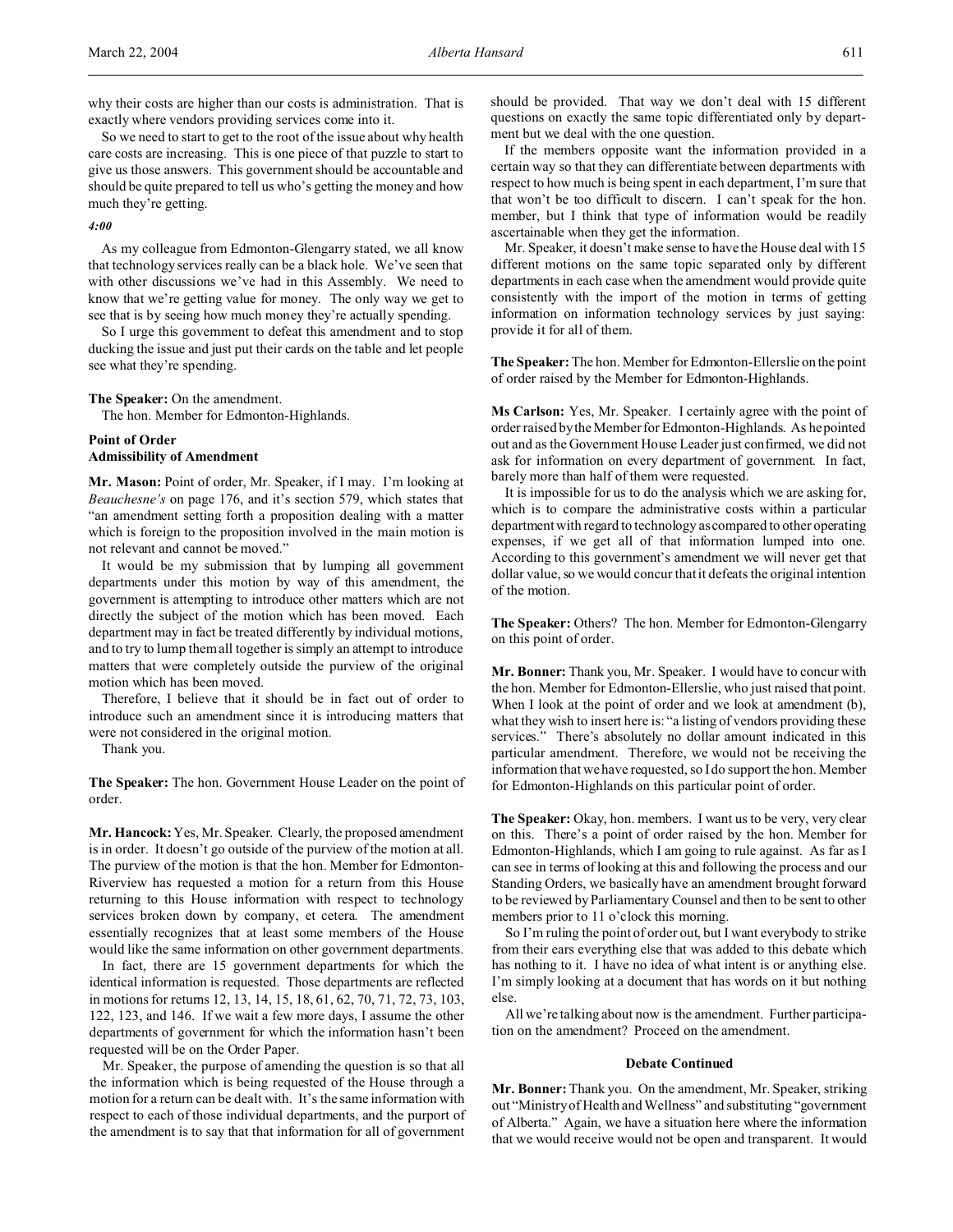not be in the detail that we would wish where accountability in the ministry of health could be determined. Certainly there's broad overview for the government of Alberta. It's not the specific information that was requested in the original Motion for a Return 10.

As well, section (b), striking out "broken out by company and total dollar amount for each" and substituting "a listing of vendors providing these services": we are not as interested in the vendors providing these services as we are with the dollars that are being spent and how they are being distributed. So I certainly cannot support this amendment to Motion for a Return 10, and I urge my fellow members to vote against this amendment.

Thank you.

### **The Speaker:** On the amendment.

**Mr. Hancock:** Thank you, Mr. Speaker. Yes. Cognizant of your comments relative to the discussion on the point of order I feel it necessary to reiterate, then, on the debate itself that, first of all, the amendment proposes a listing of vendors providing these services. The hon. member in moving that indicated that how much is paid to each individual vendor is a question that is an amount that's published every year by Alberta Finance in general revenue fund details of grants, supplies, and services. It's not that difficult if you know who the vendor is to find out how much a vendor was paid in a given year. So that information is available. This amendment doesn't take away from the opposition or anyone else the ability to find out how much any particular vendor receives in any given year.

By doing this amendment in this fashion, the first and most important part is that there are, as I mentioned earlier, some 180 motions for a return. Mr. Speaker, under any analysis of that we won't deal with all of those motions for returns in this session.

# *4:10*

If the hon. members really want the information that they are requesting, they ought to support this amendment because by supporting this amendment, the motion would then provide for the information to be provided with respect to all government departments, and that would delete the need to deal with motions for returns 12, 13, 14, 15, 18, 61, 62, 70, 71, 72, 73, 103, 122, 123, and 146, which are identical motions but with respect to different departments. So by supporting this amendment, we encompass all government departments; the information is there with respect to all government departments.

I would urge people to support the amendment.

**The Speaker:** The amendment in front of me is the document that I have, and it's very clear that there are no numbers in it. There's a vote on an amendment.

### [Motion on amendment carried]

**The Speaker:** Now we go back to finish the debate on the motion as amended. The hon. Deputy Government House Leader.

**Mr. Stevens:** Yes, Mr. Speaker. On behalf of the Minister of Health and Wellness I recommend that we accept the motion as amended.

**The Speaker:** The hon. Member for Edmonton-Glengarry to close the debate.

**Mr. Bonner:** Thank you very much, Mr. Speaker. It's still very unfortunate that we cannot support the amended Motion for a Return 10. This amendment certainly takes the heart out of the motion. It takes out the specificity of dealing with one department only, and as well it doesn't allow us to have a detailed look at the numbers that we have requested in the original motion for a return.

As well, we are informed day in and day out in this House during question period when we ask questions to try and get specific information that they would be better handled under Written Questions or Motions for Returns. To amend Motion for a Return 10 in this fashion certainly takes the thrust out of the question and the importance of informing all members of the House as to where the dollars are going in the most expensive department that we deal with in this government.

This amended motion certainly is a travesty when it comes to looking at openness and accountability. It seems that we have a double standard here, Mr. Speaker, that on one point we have minister after minister getting up in this House and saying that we have an open and transparent and accountable government, yet when we do put forward motions for returns in this particular fashion, then we have amendments which cloud the accounting.

Motion for a Return 10 in its original state was a very legitimate request. It was one that all Albertans would have been happy to see unless, of course, they were on the other side of the House. It certainly would have given them an opportunity to see where these very valuable tax dollars are going, and it also would give them an opportunity, Mr. Speaker, to analyze comments and statements that are being made by the minister of health, by the Premier that costs for health care continue to escalate.

This original motion for a return would certainly have given Albertans the opportunity to look for themselves to determine if these costs are out of line or whether they're not out of line. It would also give them the information they require to support or not support the Premier's notion that we are pulling ourselves out of the Canada Health Act and going to go it on our own and say goodbye to the over a billion dollars, from my understanding, that the federal government provides towards our health care system here in Alberta.

So this definitely is an amended motion that I can't support. I would hope that all members of this House would reconsider what this amended motion is really doing; that is, not allowing Albertans to see the specific breakdown of where dollars in the largest department in this government are being spent.

Thank you.

[The voice vote indicated that Motion for a Return 10 as amended carried]

[Several members rose calling for a division. The division bell was rung at 4:17 p.m.]

[Ten minutes having elapsed, the Assembly divided]

| For the motion: |           |                |
|-----------------|-----------|----------------|
| Abbott          | Haley     | Melchin        |
| Ady             | Hancock   | Norris         |
| Amery           | Herard    | Ouellette      |
| Broda           | Horner    | Renner         |
| Cenaiko         | Jablonski | Snelgrove      |
| Coutts          | Jonson    | Stelmach       |
| Danyluk         | Kryczka   | <b>Stevens</b> |
| DeLong          | Lord      | Strang         |
| Doerksen        | Lougheed  | Tannas         |
| Dunford         | Lukaszuk  | Tarchuk        |
| Evans           | Lund      | Taylor         |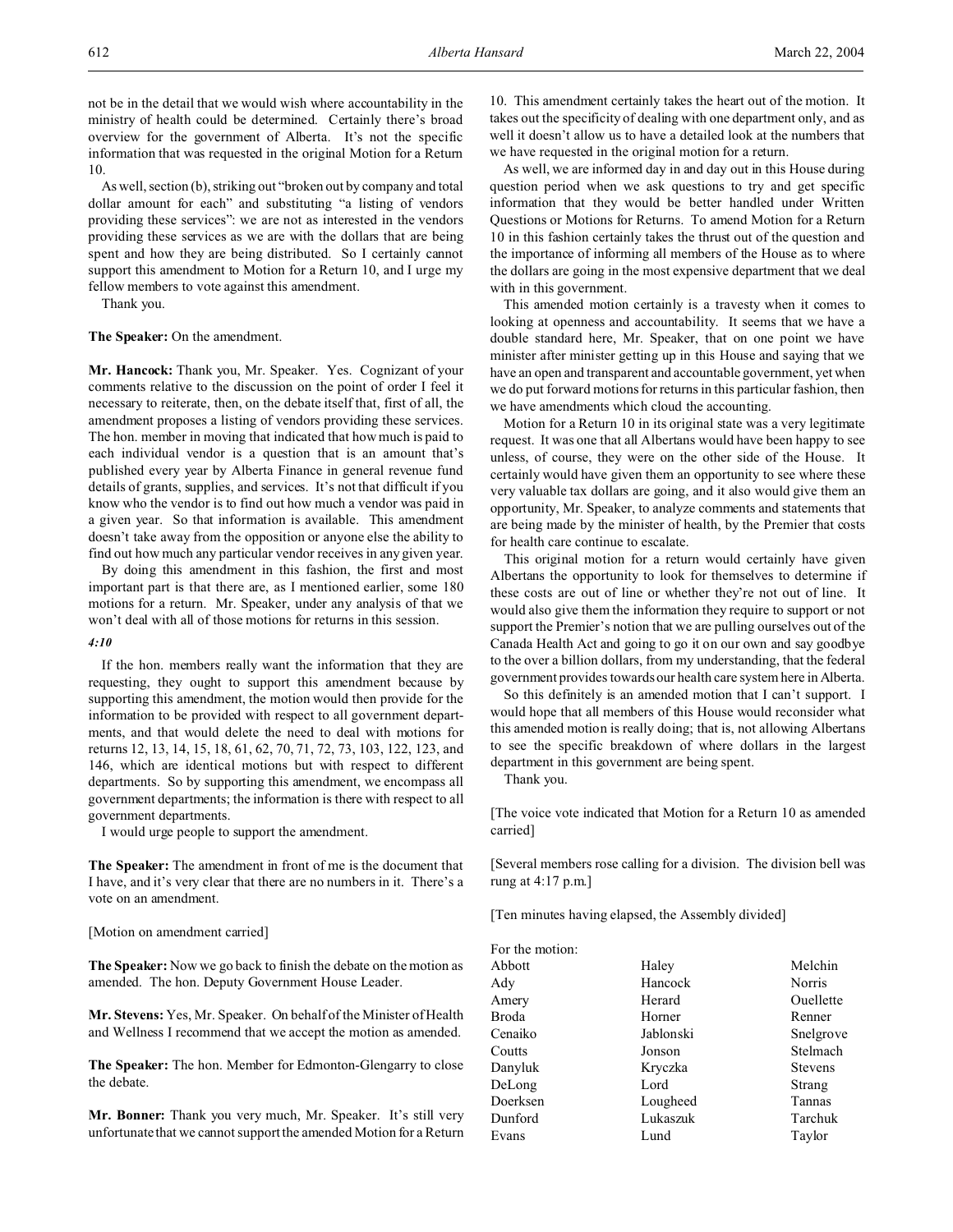| Forsyth<br>Friedel<br>Gordon                    | Maskell<br>McClelland | VanderBurg<br>Vandermeer |
|-------------------------------------------------|-----------------------|--------------------------|
| Against the motion:<br><b>Bonner</b><br>Carlson | MacDonald             | Mason                    |
| Totals:                                         | $For-40$              | $Against-4$              |

[Motion for a Return 10 as amended carried]

# **Speaker's Ruling Amendment to Motion for a Return 10**

**The Speaker:** Hon. members, before we call the next question, I have to make a comment here. We need some clarification with respect to what happened.

We have under Standing Orders our own process for written questions and motions for returns. Standing Order 34 is very, very clear on the process and the manner in which we deal with this. On the Wednesday or Thursday of each week there's an opportunity for one of the government House leaders to point out and make comments with respect to motions for returns and written questions and which will be dealt with the following Monday. In our Routine we have time set aside on Monday – it's also the same afternoon that's set aside as private members' day  $-$  to deal with these particular matters.

Now, openness and transparency is something that this Assembly by way of the very Standing Orders basically said that it would deal with in this kind of a situation. So we had an amendment that was suggested last Thursday. The amendment was reviewed by Parliamentary Counsel, who basically initialled it, and there was advice provided to, I think, the drafter of the original question by 11 o'clock this morning, so that process was met. Then we had a point of order this afternoon.

# *4:30*

During the debate something else was added to this discussion, and it had to do with the number of other written questions or motions for returns that this was to apply to. That's not part of the motion. It's not part of the amendment. I have no idea how the chair is supposed to determine subjectively to which one of these other motions for returns this particular amendment is to apply. That would be a very unfair situation.

There is a process that this Assembly has written for its Standing Orders. There's a process agreed to as to what the rules would be and not to be open, clear, and transparent with respect to what the intent of the amendment would be. I have no alternative right now but to ask the Government House Leader: what is the intent of this motion as amended supposed to be? We're going to hear other comments on this as well.

**Mr. Hancock:** Mr. Speaker, I appreciate that because I was about to rise on a point of order to deal with that precise question. Having dealt with a motion, whether it passed or not, which has now included that that information be provided for all government departments, it would be my submission that pursuant to rule 558, which says that

"a question being once made and carried in the affirmative or negative, cannot be questioned again but must stand as the judgment of the House." Unless such a rule were in existence, the time of the House might be used in the discussion of a motion of the same nature and contradictory decisions would be sometimes arrived at in the course of the same session.

Pursuant to *Beauchesne's* 558 and the fact that Motion for a Return 10 has now been passed as amended in a form which encompasses all government departments, motions for returns 12, 13, 14, 15, and 18, which are on the Order Paper to be dealt with today, and motions for returns 61, 62, 70, 71, 72, 73, 103, 122, 123, and 146, which are on the Order Paper but not to be dealt with today, all of which are exactly the same motion except for the description of the government department, have now been subsumed by passing Motion for a Return 10 as amended, which deals with all government departments. So it would not be in order, in my humble submission, to deal with those other questions.

We could I suppose deal with a matter of this nature by amending the motion to actually include those numbers in the amended motion, but I think you cover the same ground by saying that if private members have put on the Order Paper a motion for a return which is identical in every respect with the exception of the name of the department and you amend the motion to say that that information relative to all government departments is to be returned, then you've subsumed the other motions. So I would ask that motions 12, 13, 14, 15, 18, 61, 62, 70, 71, 72, 73, 103, 122, 123, and 146 be struck from the Order Paper as having already been determined by the vote on Motion for a Return 10.

**The Speaker:** The hon. Member for Edmonton-Ellerslie.

**Ms Carlson:** Thank you, Mr. Speaker. I would submit that that's an unreasonable request. He should have named those particular motions and the numbers of those motions in the amendment if that was what his intent was. As it stands, I think that Standing Order 34 takes precedence over what he has just stated and that when we get to those motions – motions for returns 12, 13, 14, 15, and so on as he listed – he has to stand up and say that they're going to reject them on the basis of this amendment that was just passed.

It is not possible that he could reasonably after the amendment has passed then declare which motions for returns are now going to be subject to that particular rule. Under our orders they are to be accepted or rejected, and I believe that means on an individual basis, and I would expect us to deal with them accordingly.

**The Speaker:** The hon. Member for Edmonton-Highlands.

**Mr. Mason:** Thank you very much, Mr. Speaker. Well, I certainly can understand the dilemma of the chair in respect to this since we've now passed a motion which relates to all government departments, but it also limited the scope of the original motion. So I think it's not possible to argue that it necessarily applies to every other similar motion because this motion that was passed does not include those things asked in the motions for other departments that were excluded by this motion.

So I would submit that when each of these motions is put, it must be incumbent on some member of the Assembly, be it the Government House Leader or someone else, to stand up on a point of order and to argue that that particular motion has been rendered out of order by the passage of the motion that we just dealt with. Then the chair would have to rule on each case as we proceed.

Thank you.

**The Speaker:** Well, there are two things here that bother me. In this Assembly each week as is per the custom and the tradition of this Assembly the Government House Leader or a Deputy Government House Leader advises the House which written questions will be dealt with in the subsequent week. Last week motions for returns 3, 10, 11, 12, 13, 14, 15, 16, 17, 18, and then beyond – there's no 61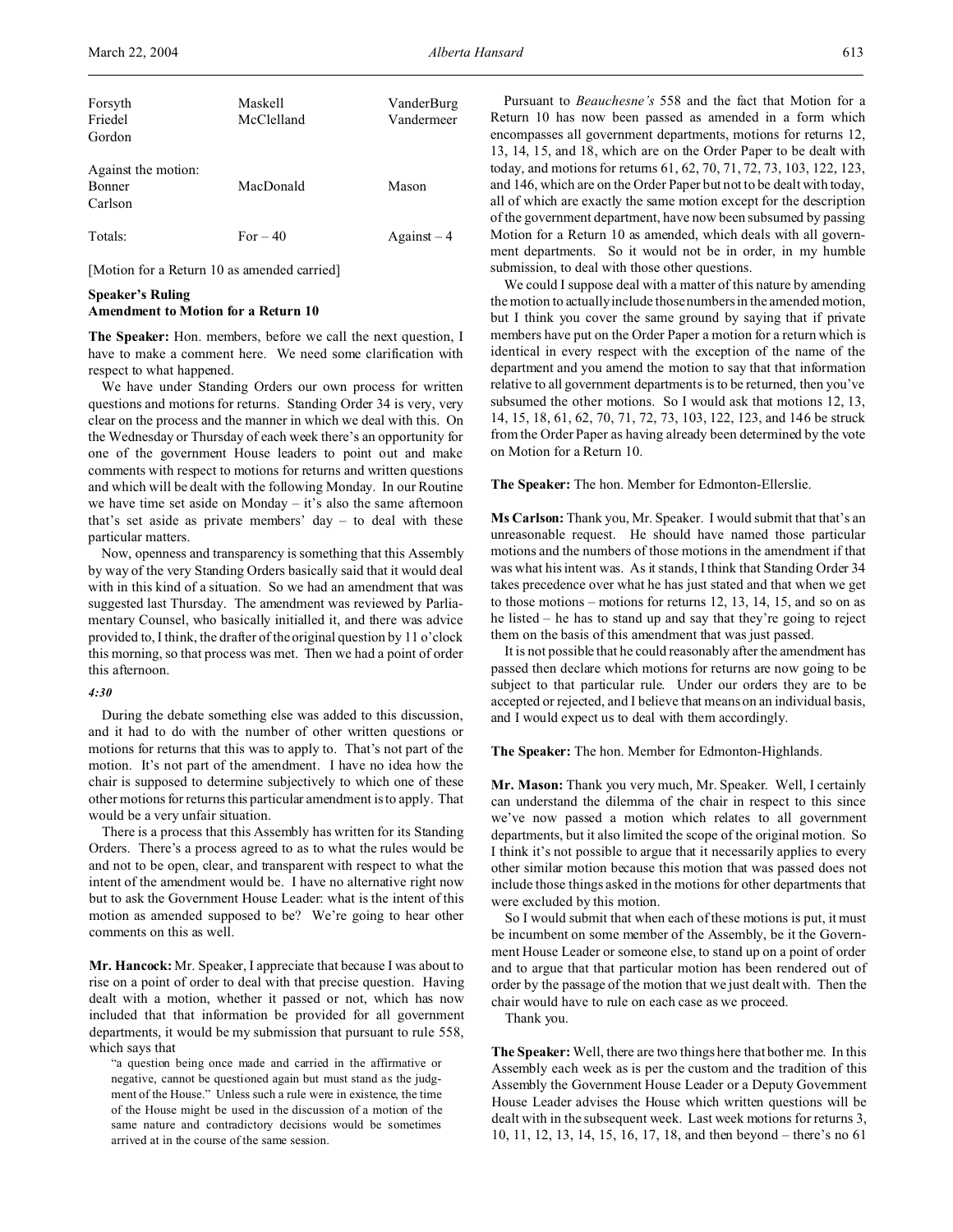or something else. Other numbers were going so quickly that they went way beyond the chair's ability to write these down. They're not identified as coming up today, and that's a disconcerting thing.

The second thing. There is clearly a definition difference in terms of what the intent of these motions is. I'm going to reserve judgment on this because as far as I understand, the next motion for a return to come up is Motion for a Return 11, and that would be the one that would be called, and it would not fall under the purview of what at least the Government House Leader suggested it should fall under in terms of Motion for a Return 10.

This is unprecedented in our Assembly to my knowledge, and it has some other deviations that I'm not sure all the members really would want to see happen without further contemplation of this. Now, one thing that's becoming very, very clear to the chair – for all intents and purposes one of the most important parts of the Routine was time provided for private members' business in a session, and with an Order Paper as thick as this, it becomes highly unlikely that any private members' business will be dealt with during the duration of this session.

So, Clerk, call the next motion for a return.

### **Chinook Regional Health Authority IT Costs**

M11. Mr. Bonner moved on behalf of Dr. Taft that an order of the Assembly do issue for a return showing the total dollar amount spent by the Chinook regional health authority on contracts for information technology services broken down by company and total dollar amount for each for the 2002- 2003 fiscal year.

**The Speaker:** The hon. Member for Glengarry.

**Mr. Bonner:** Yes. Thank you, Mr. Speaker. Once again the purpose of this motion for a return certainly is to provide a number of different avenues of detailed information on technological services. It also, if passed, would allow Albertans to see the companies with which these contracts are signed and the total dollar amount that goes to each company.

So I would urge all members to support Motion for a Return 11. Thank you.

**The Speaker:** The hon. Minister of Children's Services.

**Ms Evans:** Thank you, Mr. Speaker. I'm speaking on behalf of the Minister of Health and Wellness, and he is forced to reject Motion for a Return 11 for the following reasons. In 2002-2003 we had 17 health regions, not 9. Therefore, he cannot provide the requested information for the restructured Chinook regional health authority for the 2002-2003 fiscal year, nor can he provide information by contractor.

His ministry does not require information to be reported by contractor, so these data are not included in the financial statements. However, Mr. Speaker, this fall, after the financial statements for the nine regions are audited, he can provide total dollars spent on information technology services by each of these regions.

Thank you.

*4:40*

**The Speaker:** The hon. Member for Edmonton-Gold Bar on the debate.

**Mr. MacDonald:** Yes. Thank you very much, Mr. Speaker. Certainly, in regard to Motion for a Return 11 I can't understand why the total dollar amount spent by the Chinook regional health

authority on contracts for information technology services broken down by company and total dollar amounts for each for the 2002- 2003 fiscal year couldn't be determined and put before the Assembly. When we look at the next year, 2003-04, there are estimates for the nine different regional health authorities for diagnostic and medical equipment funding, so surely somewhere in the previous fiscal year there would be a breakdown of the information in regard to the provision of information technology services.

As this government expresses more and more of an interest in contracting out and privatizing health care delivery in this province, this Motion for a Return 11 is certainly appropriate. When we look at the detail that is provided not only in the respective budget year but in the respective annual reports that are filed by the regional health authorities, I fail to understand why this information cannot be provided.

Certainly, we're back in the year 2002-2003. There have been a lot of questions asked about how the budgets are finalized for the regional health authorities. Sometimes it's months after the budget is tabled here. But we're going back almost two complete years now, so surely this information can be provided in regard to information technology services.

In other departments there is an increase in the number of service contracts. Certainly, in Government Services for information technology every year there seems to be a step up, so one is only to assume that the same will also apply to not only the department of health but the Chinook regional health authority. I can't believe that we as members of the opposition and taxpayers would be not given that information, and I am disappointed.

Thank you.

**The Speaker:** The hon. Member for Edmonton-Highlands.

**Mr. Mason:** Thank you very much, Mr. Speaker. I certainly am disappointed, as well, that this would not be agreed to by the government. This is important information that we all should have and the public should have.

I just want to be placed on record as saying that the government doesn't have good reason to deny this request, and I think that the public should, taking a look at this action of the government, raise questions with members of the government and the government caucus as to why this seems to be an ongoing practice of this government.

Thank you.

**The Speaker:** The hon. Member for Edmonton-Glengarry to close the debate.

**Mr. Bonner:** Thank you very much, Mr. Speaker, and thank you to the hon. members for Edmonton-Gold Bar and Edmonton-Highlands for their input on this very important question. Once again, in order to analyze information, it has to be provided, and by not being given that information, we certainly don't have the accountability that's required on these huge amounts of dollars, so I would urge all members to support Motion for a Return 11.

Thank you.

[Motion for a Return 11 lost]

**The Clerk:** Motion for a Return 12, Ms Carlson.

**The Speaker:** Now. Okay, hon. Government House Leader. A point of order, I presume?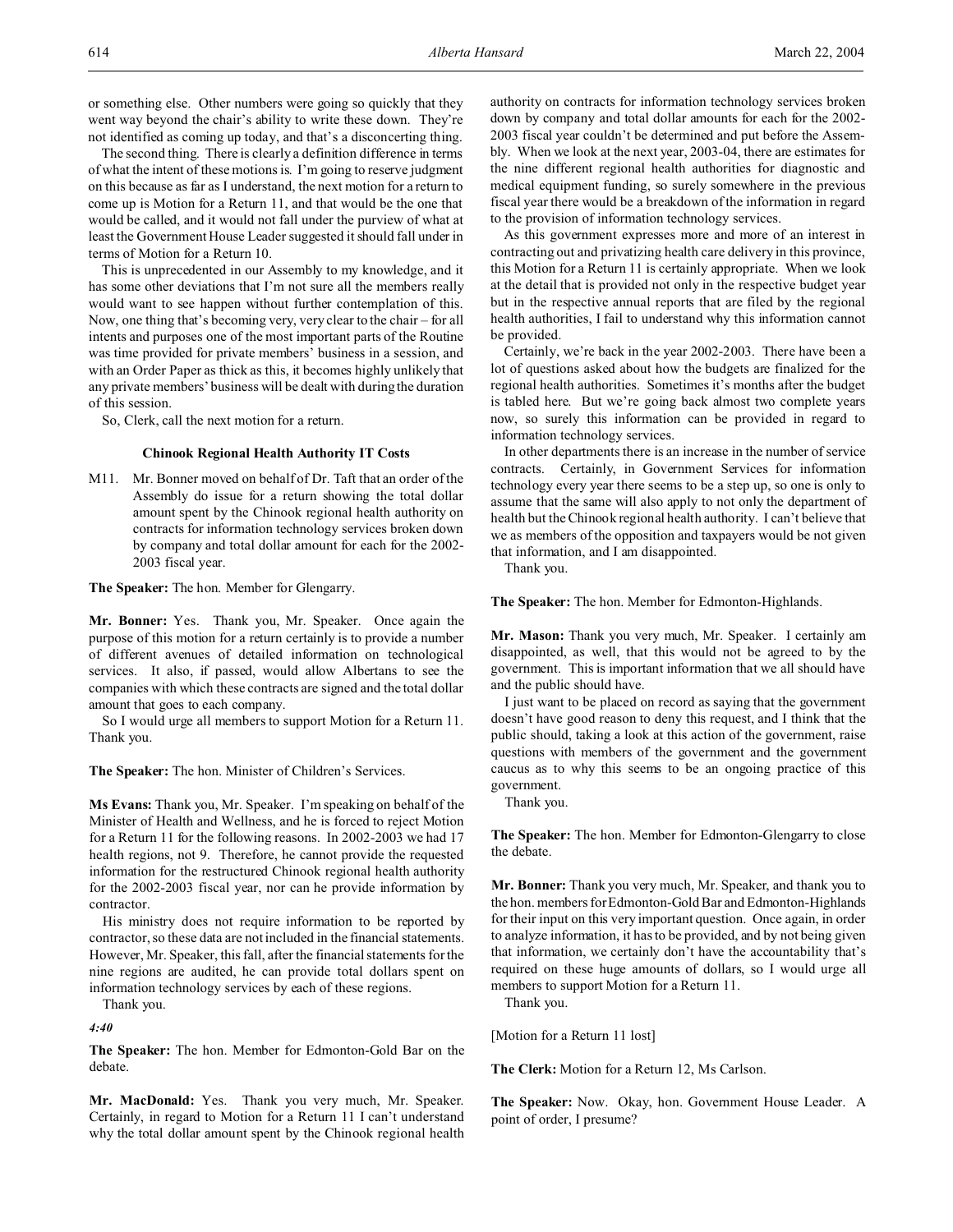# **Point of Order Amendment to Motion for a Return 10**

**Mr. Hancock:** Yes, Mr. Speaker. You indicated earlier that you were going to reserve decision with respect to the questions that I had pointed out were redundant due to the passage of Motion for a Return 10, so I would ask for your advice and direction. I'm prepared to suggest that the House deal with this motion on a without prejudice basis so that you can continue to reserve or look for your alternate method of handling this particular issue, because this is the first question that comes up.

This question relates to: "do issue for a return showing the total dollar amount spent by the Ministry of Economic Development." Motion 10 was: "do issue for a return showing the total dollar amount spent by the Ministry of Health and Wellness." By amending Motion 10 to include all government departments, it clearly includes the Department of Economic Development, and therefore it is our view that this motion is redundant.

I appreciate the fact that you would like to look at this. I'm prepared to suggest that the House, if it's appropriate, can deal with this motion on a without prejudice basis, come back to and deal with the remainder that we haven't dealt with under your decision, your determination to reserve judgment.

**The Speaker:** Quite frankly, I think that's the proper approach for the House to deal with this matter.

So the question is there for the hon. Member for Edmonton-Ellerslie to move.

### **Department of Economic Development IT Costs**

M12. Ms Carlson moved that an order of the Assembly do issue for a return showing the total dollar amount spent by the Ministry of Economic Development on contracts for information technology services broken down by company and total dollar amount for each for the 2002-2003 fiscal year.

**Ms Carlson:** We don't get enough breakdown of how the dollars are spent in budgets. We certainly don't get enough information on the breakdown of dollars requested in appropriations. We don't get enough information coming forward in the business plans. We can't get the minister to answer the questions in Public Accounts. We can't get the minister to answer the questions in question period, so we are doing what has been in fact recommended to us by many of the ministers and the Premier, particularly in this session; that is, to put it in writing, put it on the Order Paper as a written question.

Given that we have followed their advice on this and followed all other possible alternatives to get in touch with this information, Mr. Speaker, I respectfully request that the government provide this information.

**The Speaker:** The hon. Government House Leader.

**Mr. Hancock:** Thank you, Mr. Speaker. On behalf of the government and cognizant of the remarks you made earlier about without prejudice to any ruling you might make with respect to the appropriateness of Motion for a Return 12, given the passage of Motion for a Return 10, I would indicate that we would have to reject the motion.

The information that's being asked for will be provided by the Minister of Innovation and Science pursuant to Motion for a Return 10. Members opposite voted against Motion for a Return 10 asking for a complete return from all government departments with respect to contracts for information technology services, but the Minister of Innovation and Science, who is in fact responsible for technology services for the government, has been I think generous in suggesting that, rather than dealing with each of these motions on a motion-bymotion basis, on a department-by-department basis. Given the need for this House to deal with some 79 written questions and 180 motions for returns that are currently on the Order Paper, it doesn't make sense to deal with them on an individual, motion-by-motion basis.

In this case the Minister of Innovation and Science has said that he'll provide the technology contract services pursuant to Motion for a Return 10. That covers what's being asked for in Motion for a Return 12. I'd ask the House to reject Motion for a Return 12.

**The Speaker:** The hon. Member for Edmonton-Gold Bar.

**Mr. MacDonald:** Yes. Thank you, Mr. Speaker. Certainly in regard to Motion for a Return 12 I listened with interest, and I would remind all hon. members of this Assembly just why this information is necessary and why it should be provided. I would remind the hon. minister of how many times in the last month we on this side of the Assembly have been reminded to ask for this information. To now hear that we may be denied is disappointing.

You go through the budget and look at the fiscal year 2002-03 for the Ministry of Economic Development, and there's just one line, one element,  $2.3.1$ : information management and dissemination, \$2.6 million. That is not good enough, and I'm disappointed at this time that we cannot be provided with that information in the interests of being open and accountable and transparent.

Thank you.

*4:50*

**The Speaker:** The hon. Member for Edmonton-Ellerslie to conclude the debate.

**Ms Carlson:** Thank you, Mr. Speaker. In fact, I would challenge one of the statements made by the Government House Leader, and that is when he states that the amended Motion for a Return 10 covers Motion for a Return 12. It does not, particularly with regard to the way it was amended in the (b) section.

This Motion for a Return 12 asks for "contracts for information technology services broken down by company and total dollar amount for each for the 2002-2003 fiscal year." Motion for a Return 10 was amended by striking out "broken down by company and total dollar amount for each," and substituting only "a listing of vendors providing these services." So it can't be taken as a precedent for this particular argument at this particular time because it is a different motion.

I would urge all members to please support Motion for a Return 12 as it stands on the Order Paper at this time.

[The voice vote indicated that Motion for a Return 12 lost]

[Several members rose calling for a division. The division bell was rung at 4:52 p.m.]

[Ten minutes having elapsed, the Assembly divided]

|                            | Mason                            |
|----------------------------|----------------------------------|
| Haley<br>Hancock<br>Horner | Norris<br>Ouellette<br>Rathgeber |
|                            | MacDonald                        |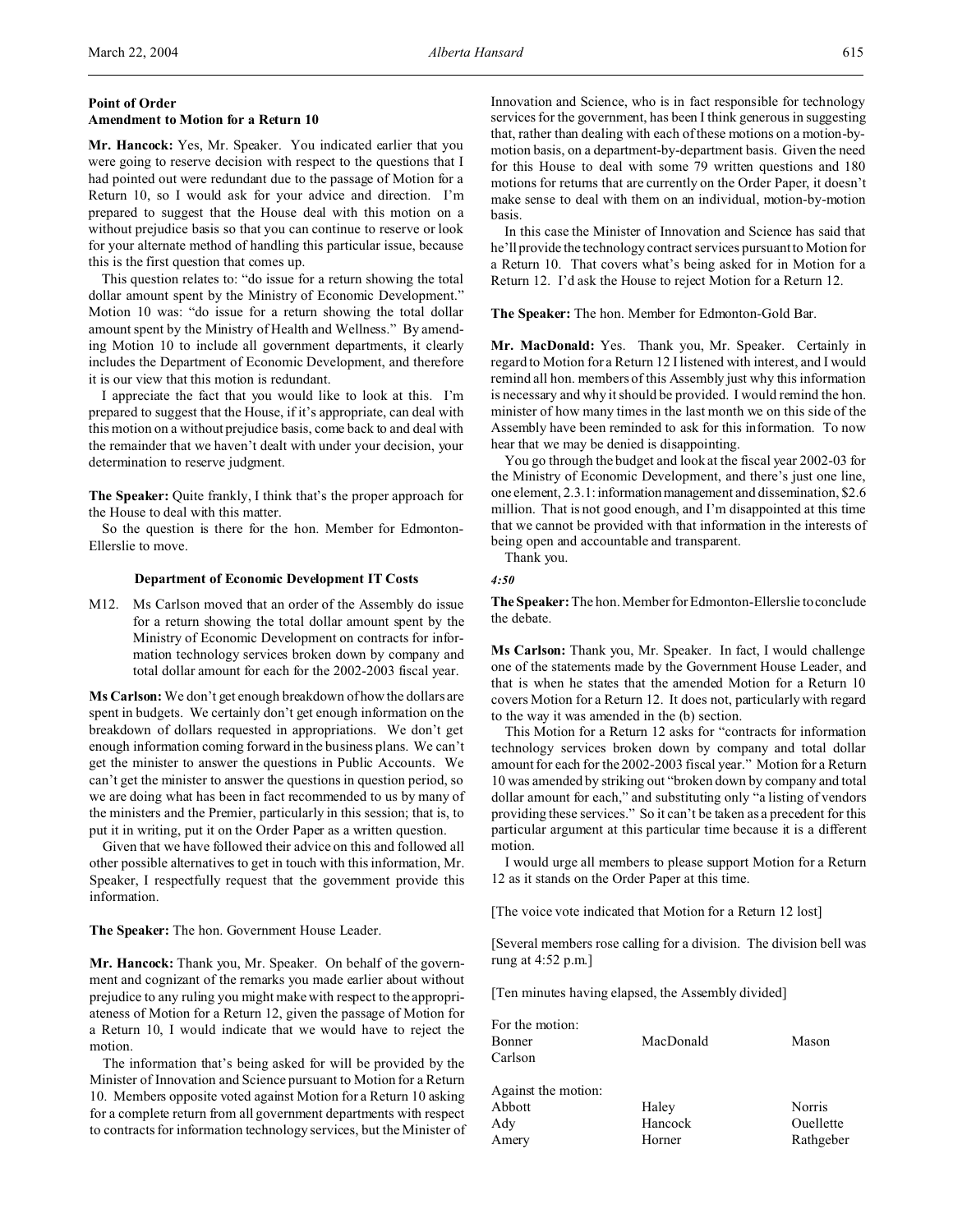|  |  | IVI'd. |
|--|--|--------|
|  |  |        |
|  |  |        |

| Broda   | Jablonski  | Renner           |
|---------|------------|------------------|
| Cenaiko | Jonson     | Snelgrove        |
| Coutts  | Kryczka    | Stelmach         |
| DeLong  | Lord       | <b>Stevens</b>   |
| Dunford | Lougheed   | Strang           |
| Evans   | Lukaszuk   | Tannas           |
| Forsyth | Lund       | Tarchuk          |
| Friedel | Maskell    | Taylor           |
| Gordon  | McClelland | VanderBurg       |
| Graham  | Melchin    | Vandermeer       |
|         |            |                  |
| Totals: | $For-4$    | $A$ gainst $-39$ |

[Motion for a Return 12 lost]

**The Speaker:** The motion disappears from the Order Paper, never to return.

The hon. Member for Edmonton-Ellerslie.

# **Department of Environment IT Costs**

M13. Ms Carlson moved that an order of the Assembly do issue for a return showing the total dollar amount spent by the Ministry of Environment on contracts for information technology services broken down by company and total dollar amount for each for the 2002-2003 fiscal year.

**Ms Carlson:** Thank you, Mr. Speaker. Once again, this is information that we need to assess how much money is being spent in the department on administrative-type expenses and whether they're getting good value for money and whether or not they're shortchanging the operations of the department.

When we take a look at the amount of budget cutting that's been done in this particular department over the past 10 years, it's significant. When I hear from people who work within the department, I hear repeatedly that operations on the ground are being cut back, and they're not sure where the money is going. So this is one more way for us to ascertain whether or not this government is getting good value for its money. It is certainly information that should be available for the scrutiny of the Official Opposition and opposition members and, for that matter, all members of the public in Alberta so that they also can ascertain whether or not we're getting good value for the dollars that are spent in Alberta.

Further, we should have asked for even more information on this motion for a return. We should have asked for the kinds of competitive bids and the bidding process that we see in this area because, as we all know, information technology is a very competitive environment at this particular time, and that would be one more piece for us to be able to use to ascertain whether or not we're getting good value for money. We didn't go to that amount of detail, so we respectfully submit that this is a very modest request to be made in order to see whether or not we're getting good value.

Once again, we have asked for this information in a number of other venues: question period, Public Accounts, general debate during the Assembly. None of those questions have been answered, all of us at all times being referred to using other methods for discerning this information. One of those listed by the government themselves is to use motions for returns or written questions. Well, we have availed ourselves of that process and now expect the government to live up to their word and actually provide the information.

**The Speaker:** The hon. Government House Leader.

**Mr. Hancock:** Thank you, Mr. Speaker. First, I would renew my objection to this question under rule 558 and, of course, indicate that I understand that you wish to reserve decision with respect to the point of order that was raised earlier. Therefore, it's appropriate to proceed on a without prejudice basis in dealing with this particular question notwithstanding that the ruling may in fact rule it out of order if that's the determination you make.

So in proceeding, then, I would indicate that it would be appropriate for the Legislature to reject this question because the stuff and substance of the question has been dealt with in Motion for a Return 10, and the House has already agreed to a motion for a return requiring the return of the information as was approved in that amended Motion for a Return 10.

Just out of interest's sake, the hon. member, in promoting this motion, indicated that this information has been asked for. I'm going to make a point of going back and reviewing *Hansard* because, while I know that there have been questions asked for and responses made with respect to expenses, I don't recall that similar questions have been asked with respect to information on technology services. So I'm not sure that members of Executive Council have been asked in question period to respond, and even if they were, it would be appropriate to say that there are other ways of dealing with this information.

However, Motion for a Return 10 has been passed. The Minister of Innovation and Science has indicated that he's prepared to provide to the House as a result of that motion all of the information technology services contract information as provided for in that Motion for a Return 10 for all government departments, so this motion is redundant.

There's one last thing that I would like to point out. This afternoon, since Orders of the Day have been called, we have dealt with Motion for a Return 3, Motion for a Return 10, Motion for a Return 11, and Motion for a Return 12, and we're now on Motion for a Return 13. There are 50 motions for returns that are due today. There are another 48 motions for returns which will be due next Monday. We will never get back to discussing private members' business in this House in this session if we deal with each of these questions on an individual basis. So I can only assume that the members opposite, by demanding that we deal with it on a department-by-department basis, are really trying to do away with private members' business instead of getting any information that they want.

**The Speaker:**The hon. Member for Edmonton-Ellerslie to close the debate.

**Ms Carlson:** Yes, Mr. Speaker. I would like to make two points. The first is that it's inappropriate for the Government House Leader to refer to Motion for a Return 10 as being the basis for why this particular motion for a return should be rejected. For one thing, a judgment has been reserved on that, and for another thing, if this motion is defeated, then it disappears from the Order Paper forever, never to reappear. So it's an inappropriate basis of argument for him to use.

#### *5:10*

Secondly, I will not apologize to the Government House Leader if he's getting tetchy because democracy is slow and not to his liking. This is the process that we have in place for dealing with these particular issues. It was up to this member and his government to decide when these motions for returns would come up after their due dates, and that they all come on this particular day is not our fault. This is the process that they have been recommending to us to